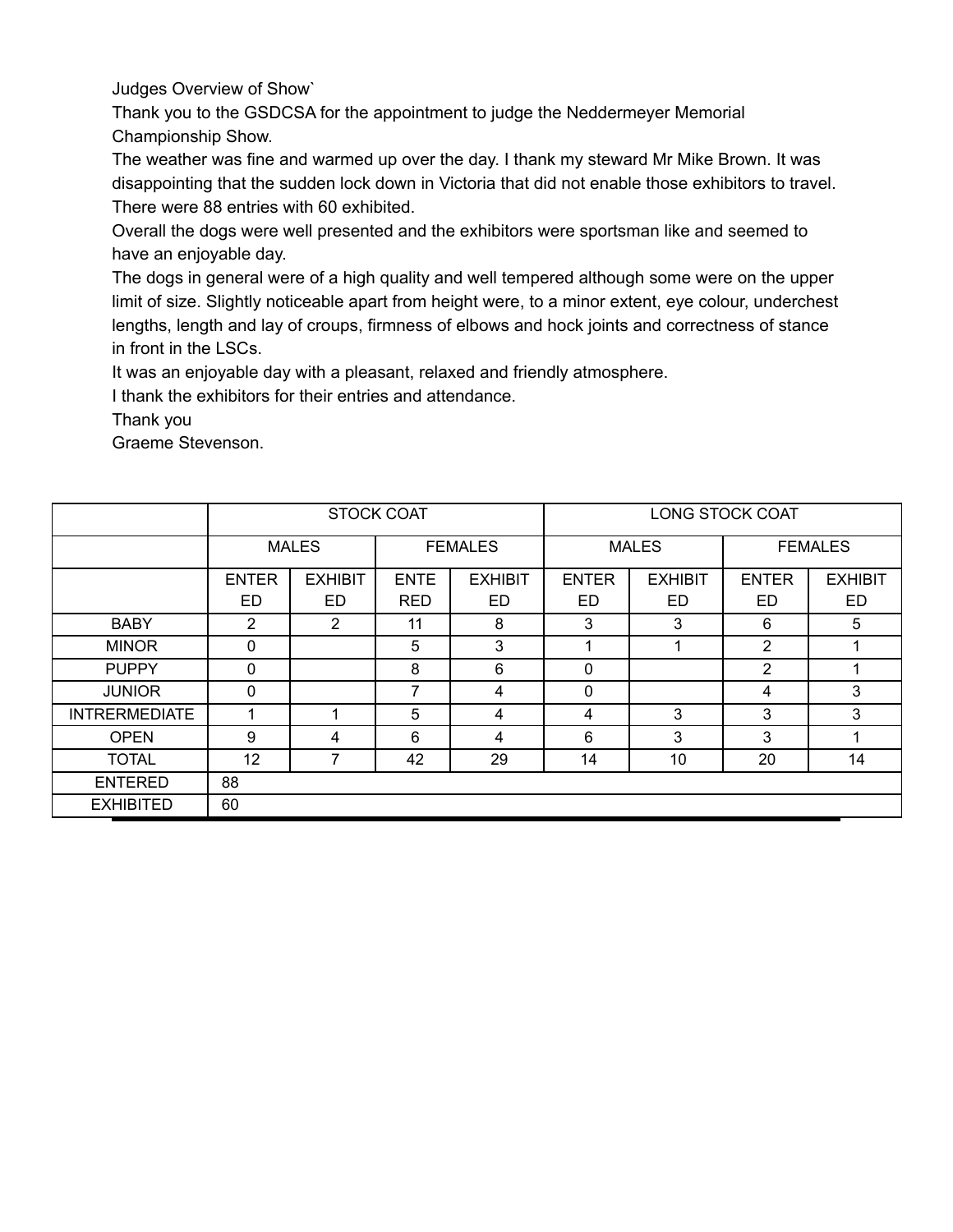### NEDDERMEYER MEMORIAL CHAMPIONSHIP SHOW 13TH JUNE 2021 JUDGE –Graeme Stevenson

## Long Stock Coat Baby Puppy Bitch

| <b>1st VP</b><br>03/02/21 | KYNDOM A TOUCH TO MUCH                                                                                                                                                                           |                                          |            | 502020169                            |          |
|---------------------------|--------------------------------------------------------------------------------------------------------------------------------------------------------------------------------------------------|------------------------------------------|------------|--------------------------------------|----------|
|                           | Sire: *Lenin vd Grafenburg a ED (Imp Deu) SZ2339016<br>Dam: Kyndom Chefette De Accrocheur AZ 5100095045<br><b>Bdr</b> : Exh                                                                      | Exh : B & S Lawrence                     |            |                                      |          |
| <b>2nd VP</b>             | <b>BRAJANDI UZURI (AI)</b> 5100123492<br>Sire: *Kuirau Orlando AZ 2100488459-SEM<br>Dam: *Brajandi Pagan Moon AZ 5100102547<br><b>Bdr</b> : Exh                                                  | <b>Exh:</b> Chris Rayner                 |            |                                      | 05/02/21 |
| 3rd VP                    | <b>VONPETA ANTS INYA PANTS (AI)</b> 5100123088<br>Sire: *Ch Leberhine Jeronimoe AZ 5100097433<br>Dam: *Ch Vonpeta Grace N Beauty AZ 5100094770<br><b>Bdr:</b> PN Damarell <b>Exh:</b> Beryl Owen |                                          |            |                                      | 20/02/21 |
| 4th VP<br>23/02/21        | <b>GERMULF PACA PUNCH</b> 5100124202                                                                                                                                                             |                                          |            |                                      |          |
|                           | Sire: *Astasia Paca AZ 4100190308<br><b>Dam: *Astasia Ziki AZ</b><br><b>Bdr</b> : Exh                                                                                                            | 4100266004<br><b>Exh:</b> Tracy A Stacey |            |                                      |          |
| 5th VP<br>25/02/21        | <b>GERMULF QUEEN B</b>                                                                                                                                                                           |                                          | 5100123859 |                                      |          |
|                           | Sire: *Rimerini Expect The Unexpected AZ 2100461968<br>Dam: *Schaeferhund Stacey AZ 3100336398<br><b>Bdr</b> : Exh                                                                               | <b>Exh:</b> Tracy A Stacey               |            |                                      |          |
| <b>SCR</b>                | <b>GABMALU HANNE</b> 2100558672<br>Sire: *Cinderhof Vandaal AZ 2100478612<br>Dam: *Gabmalu Echo (AI) AZ 2100499647<br><b>Bdr</b> : Mrs M & Miss R Hornick                                        |                                          |            | 20/01/21<br><b>Exh: Ms M Rovetto</b> |          |
|                           |                                                                                                                                                                                                  |                                          |            |                                      |          |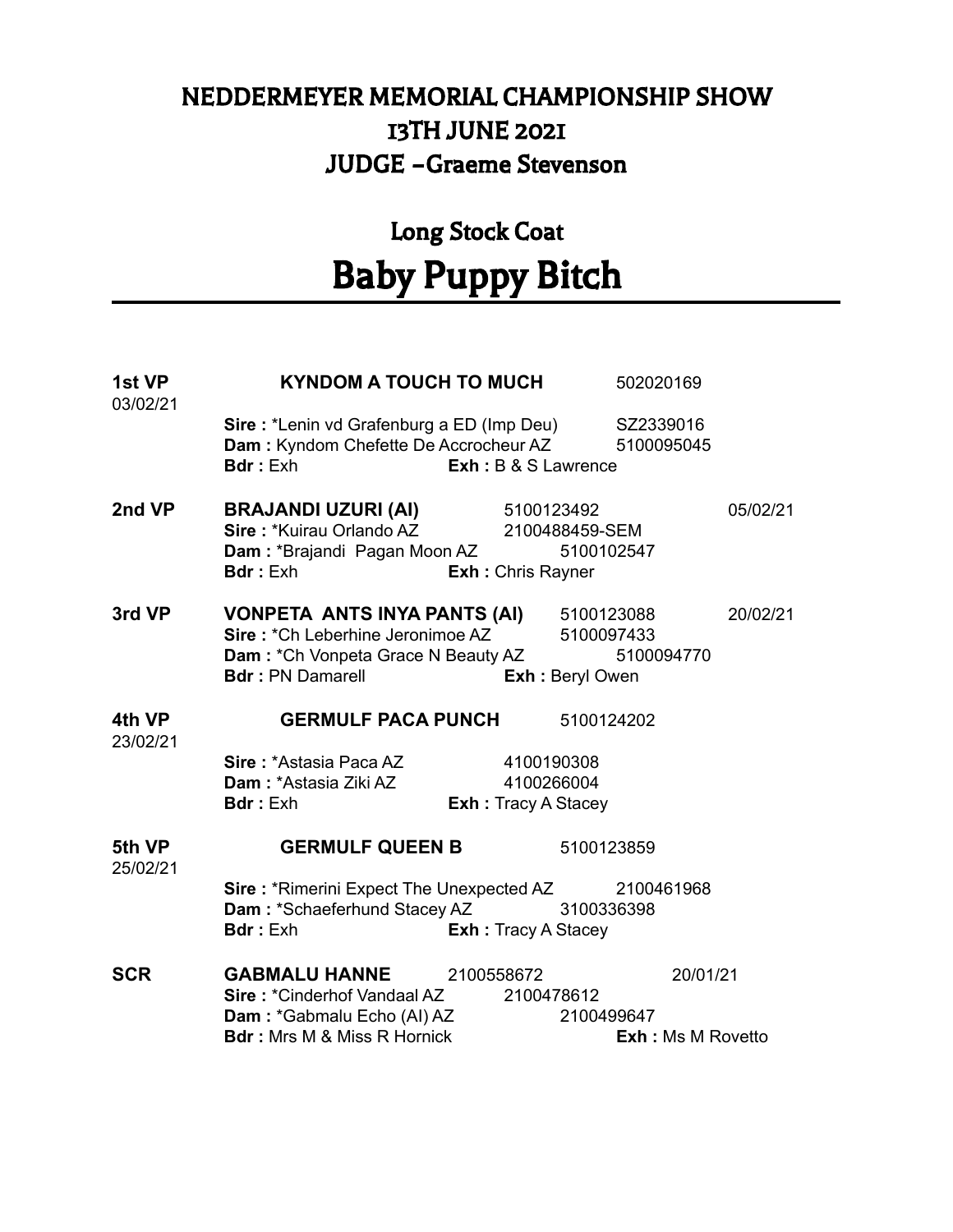# Stock Coat Baby Puppy Bitch

| 1st VP<br>22/01/21 | SHEPROSE BEGGING FOR MERCY (AI) 5100123027                                                                                                                                                                              |                                           |                                       |          |
|--------------------|-------------------------------------------------------------------------------------------------------------------------------------------------------------------------------------------------------------------------|-------------------------------------------|---------------------------------------|----------|
|                    | Sire: *Xander v Grabfeldgau a ED (Imp Deu) SZ2335646-SEM<br><b>Dam: *Sheprose Team Mya AZ</b> 5100108850<br><b>Bdr</b> : Exh                                                                                            | Exh : Beryl Owen                          |                                       |          |
| 2nd VP             | <b>TONAKER BRANDY SNAPS</b> 5100122301 14/01/21<br>Sire: *Lenin vd Grafenburg a ED (Imp Deu) SZ2339016<br>Dam: *Babenberg La Bella (AI) AZ 5100076714<br>Bdr: Tonaker Kennels <b>Exh:</b> SJ & C Collins & T Schoemaker |                                           |                                       |          |
| 3rd VP             | LEPPSDORF OVER THE MOON 5100123443 10/02/21<br>Sire: *Gewalt Tennessee Drummer (AI) AZ 5100093559<br>Dam: *Leppsdorf Chi Chi AZ 5100097474<br><b>Bdr</b> : Miss L Hume <b>Exh</b> : Linda Hume                          |                                           |                                       |          |
| 4th VP<br>15/01/21 | LEPPSDORF NO WORRIES 5100123049                                                                                                                                                                                         |                                           |                                       |          |
|                    | Sire: *Rudy v Haus Edmond a ED (Imp Swe) CORA2817215/166<br>Dam: *Leppsdorf We Can Beat It AZ 5100094576<br><b>Bdr</b> : Miss L Hume <b>Exh:</b> Linda Hume                                                             |                                           |                                       |          |
| 06/02/21           | 5th VP <b>TAURORN FAE SPIRIT</b> 5100122571                                                                                                                                                                             |                                           |                                       |          |
|                    | Sire: *Lenin vd Grafenburg a ED (Imp Deu) SZ2339016<br>Dam: *Taurorn Take That AZ 5100084196<br><b>Bdr:</b> Exh <b>Exh:</b> Gail Wellman                                                                                |                                           |                                       |          |
| 6th VP<br>15/12/20 | <b>GEWALT ARAMIS</b> 5100121717                                                                                                                                                                                         |                                           |                                       |          |
|                    | Sire: *Salvatore v Grafenwald a ED (Imp Deu) SZ2343869<br>Dam: Hinterhaus Persephone AZ 5100072647<br><b>Bdr</b> : Exh                                                                                                  | <b>Exh: Gewalt Kennels</b>                |                                       |          |
| 7th VP             | <b>KYNDOM GO GET A WARRANT</b><br>Sire: *Lenin vd Grafenburg a ED (Imp Deu)<br>Dam: Kyndom Chefette De Accrocheur AZ<br><b>Bdr:</b> Exh                                                                                 | <b>Exh: B &amp; S Lawrence</b>            | 5002020167<br>SZ2339016<br>5100095045 | 03/02/21 |
| 8th VP<br>20/02/21 | <b>TONAKER CHHLOE</b>                                                                                                                                                                                                   | 5100123218                                |                                       |          |
|                    | Sire: *Lenin vd Grafenburg a ED (Imp Deu)<br>Dam: *Tonaker Opela AZ<br><b>Bdr:</b> Exh                                                                                                                                  | 5100101038<br><b>Exh: Tonaker Kennels</b> | SZ2339016                             |          |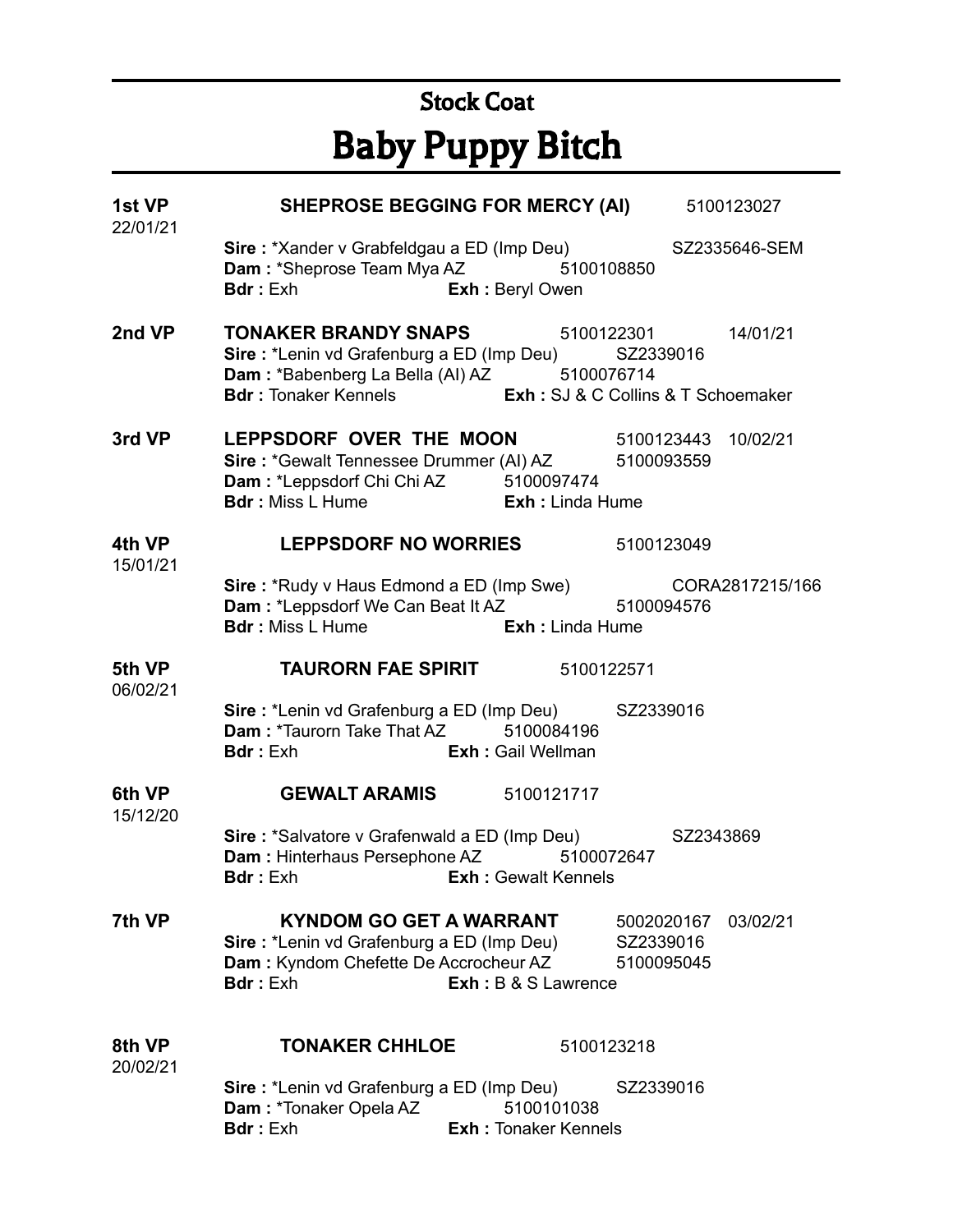- **SCR BODECKA QUIZ (AI)** 3100423771 29/01/21 **Sire** : \*Ch Bodecka Grandslam AZ Hneg 3100046079 **Dam** : \*Bodecka Mystique AZ 3100383148 **Bdr :** Exh **Exh :** Jenny Joseph
- **SCR 3DAKLEM HONEYBEE** 5100123068 19/02/21 **Sire :** Oakway First AZ (Imp NZ) 02765-2019 **Dam** : \*Jaklem Fox On The Run AZ 5100108696 **Bdr :** L Conte **Exh :** Louise Conte

## Long Stock Coat Minor Puppy Bitch

### **1st VP LEPPSDORF MYSTIC MYRAH** 5100120862

08/10/20

**Sire** : \*Gewalt Tennessee Drummer (AI) AZ 5100093559 **Dam** : \*Tonaker Hayley AZ 5100090689 **Bdr :** Miss L Hume **Exh :** C Rayner & S Knowles

**SCR BODECKA OOH LA LA (AI)** 3100418427 11/10/20 **Sire** : \*Chili Della Valcuvia a ED (Imp Ita) AW0907109-SEM **Dam :** \*Bodecka Mayhem AZ 3100383147 **Bdr :** Exh **Exh :** Jenny Joseph

### Stock Coat

# Minor Puppy Bitch

| 1st VP | <b>TONAKER AVA</b>                              | 5100121361                 | 01/12/20                                  |
|--------|-------------------------------------------------|----------------------------|-------------------------------------------|
|        | Sire: *Esko vd Zwei Steinen a ED (Imp Deu)      |                            | SZ2304294                                 |
|        | Dam: *Tonaker Gabbi AZ                          | 5100089571                 |                                           |
|        | <b>Bdr: Tonaker Kennels</b>                     |                            | <b>Exh:</b> Tonaker Kennels, M & L Brodie |
| 2nd VP | DREAMSTAR OOZING WITH CHARM 5100121980 07/12/20 |                            |                                           |
|        | Sire: *Ch Sundaneka Young Gun AZ                |                            | 2100392822                                |
|        | Dam: Wandarrak Illyana AZ 5100090916            |                            |                                           |
|        | <b>Bdr</b> : Exh                                | <b>Exh: Sandra Pilgrim</b> |                                           |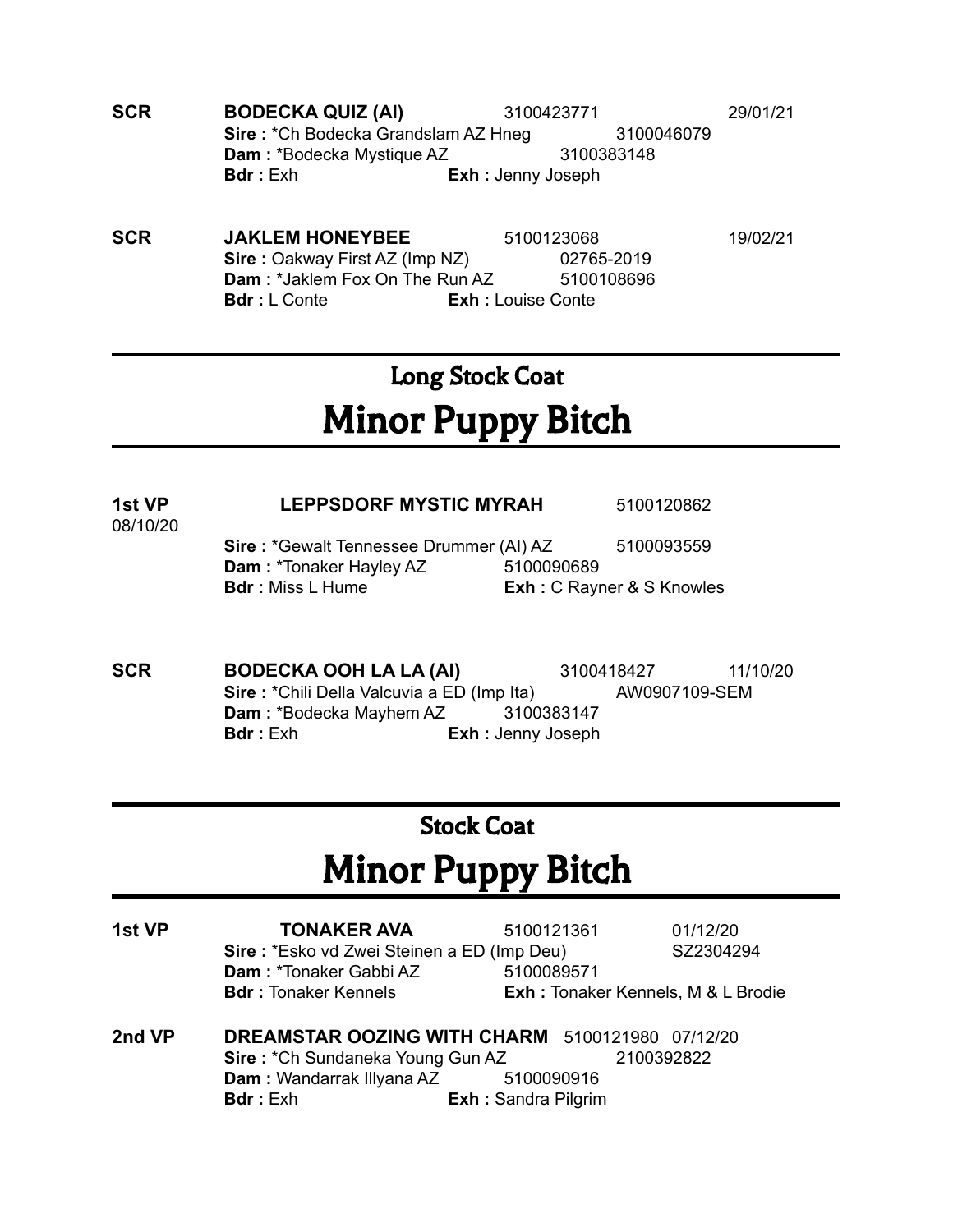| <b>Sire: *Gewalt Tennessee Drummer (AI) AZ</b><br>Dam: *Olexius Vera HD ED (Imp Swe)<br>0<br><b>Bdr: Gewalt Kennels</b><br><b>Exh:</b> Gewalt Kennels & S Thorp |  |
|-----------------------------------------------------------------------------------------------------------------------------------------------------------------|--|
|                                                                                                                                                                 |  |
|                                                                                                                                                                 |  |
| <b>SCR</b><br><b>FREINHAUF NIGELLA</b><br>6100125436<br>25/09/20                                                                                                |  |
| Sire: *Chili Della Valcuvia a ED (Imp Ita)<br>AW0907109                                                                                                         |  |
| Dam: *Freinhauf Elle McPherson AZ<br>6100093856                                                                                                                 |  |
| <b>Exh:</b> KR & Mrs RT & CA Knuckey<br><b>Bdr:</b> KR, Mrs RT & CA Knuckey                                                                                     |  |
| <b>SCR</b><br><b>BODECKA OUT OF CONTROL</b><br>3100418426<br>11/10/20                                                                                           |  |
|                                                                                                                                                                 |  |
| Sire: *Chili Della Valcuvia a ED (Imp Ita)<br>AW0907109-SEM                                                                                                     |  |
| <b>Dam: *Bodecka Mayhem AZ</b><br>3100383147                                                                                                                    |  |

## Long Stock Coat Puppy Bitch

#### **1st VP CH DAMONTE ME AND BOBBIE MCGEE** 5100119511 17/07/20

**Sire** : \*Ch Leberhine Jeronimoe AZ 5100097433 **Dam** : \*Ch Khayem Odette AZ 2100437780 **Bdr :** Exh **Exh :** Vivien Drummond

**SCR CRYTARA WILD N WOOLLY SOXX (AI)** 2100543166 06/07/20 **Sire** : \*Gavin v Hasenborn a ED (Imp Ndl) SZ2306316-SEM **Dam** : \*Ch Kelinpark Icing On The Cake AZ TD 2100412729 **Bdr :** Mrs C Shayler & Ms J Cathie **Exh :** Ms M Rovetto

### Stock Coat

# Puppy Bitch

- **1st VP VONPETA ZAP** 5100119772 09/08/20 **Sire** : \*Leberhine Joker AZ 5100097450 **Dam** : Ch Vonpeta Bettabegood AZ 5100086948 **Bdr :** PN Damarell **Exh :** R & Mrs D Evans
- **2nd VP VONPETA ZIP** 5100119771 09/08/20 **Sire :** \*Leberhine Joker AZ 5100097430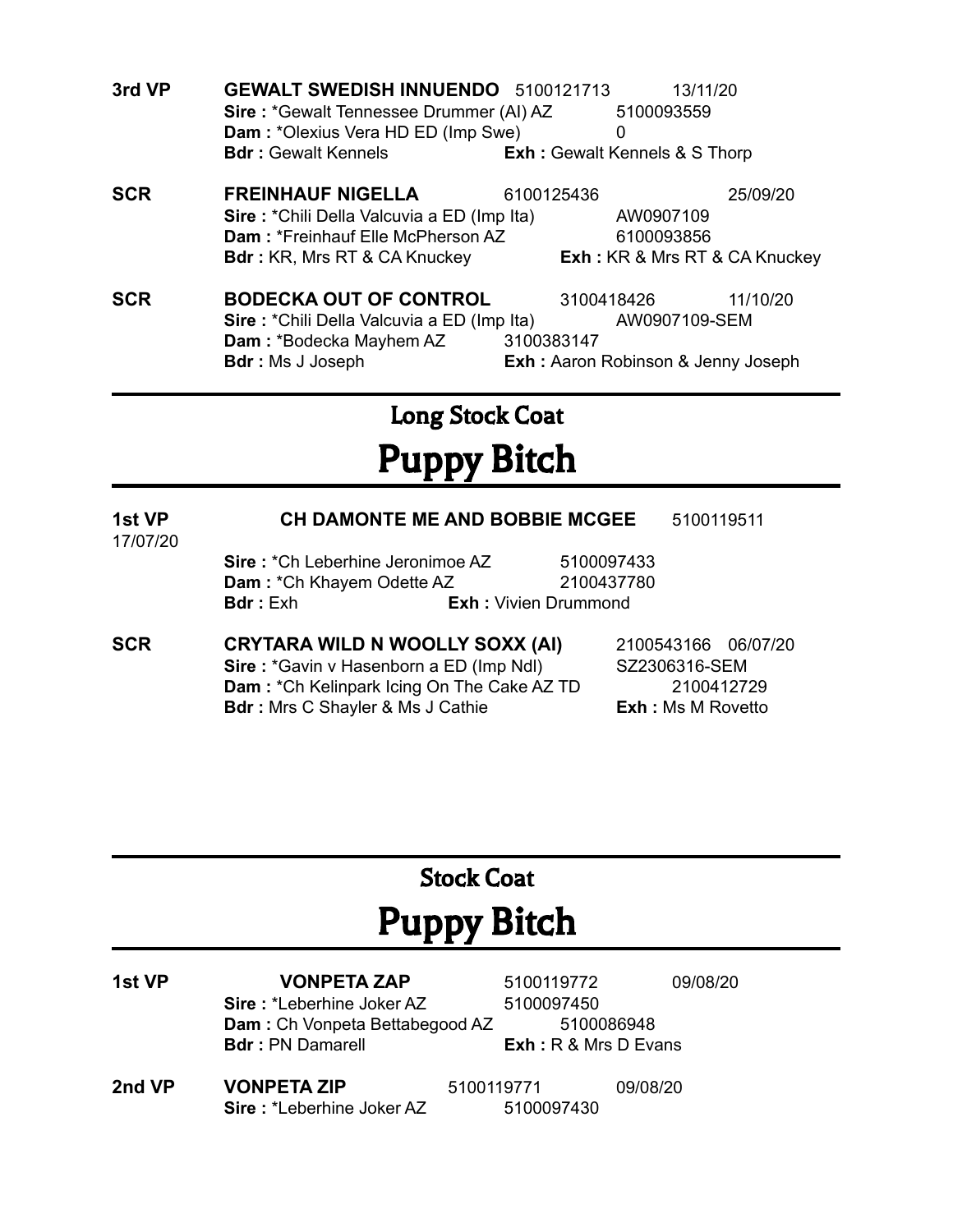|                    | Dam: Ch Vonpeta Bettabegood AZ 5100086948<br><b>Exh: PN Damarell</b><br><b>Bdr</b> : Exh                                                                                                                         |                                             |                          |                      |
|--------------------|------------------------------------------------------------------------------------------------------------------------------------------------------------------------------------------------------------------|---------------------------------------------|--------------------------|----------------------|
| 3rd VP             | <b>RHOSYN JAZZ TAPERSTRY</b> 5100119184<br>Sire: *Babenberg Sebastian (AI) AZ 5100107050<br>Dam: *Rhosyn Vantara AZ 2100095840<br><b>Bdr:</b> Exh <b>Exh:</b> SJ & C Collins                                     |                                             |                          | 23/07/20             |
| 4th VP             | <b>TAURORN EYES ON THE PRIZE</b><br>Sire: *UK Ch Conbhairean Freddie a ED Hneg (Imp UK)<br><b>Dam:</b> *Ch Taurorn Va Va Voom AZ 5100096812<br><b>Bdr</b> : G Wellman                                            | 5100119425<br>Exh : Gail & Maddison Wellman |                          | 24/07/20<br>2931CX   |
| 5th VP<br>17/09/20 | <b>STELLIKO EDGE OF HEAVEN</b><br>Sire : *Ypsilon di Casa Caputi a ED (Imp Deu)<br>Dam : Stelliko Aint No Stoppin Us AZ<br><b>Bdr</b> : Exh                                                                      | <b>Exh: Stelliko Kennels</b>                | 5100121521<br>5100090150 | LER/ACOA 18838       |
| 6th VP<br>11/09/20 | ALIMANDA INDISCREET MEETING<br>Sire: *Ypsilon di Casa Caputi a ED (Imp Deu)<br><b>Dam: *Alimanda Tickled Pink AZ</b><br><b>Bdr</b> : Exh                                                                         | 5100095633<br><b>Exh:</b> Alimanda Kennels  | 5100120088               | LER/ACOA18838        |
| SCR                | <b>SHEBELLE TINKERBELL</b><br>Sire: *UK Ch Conbhairean Freddie a ED Hneg (Imp UK)<br>Dam: *Gr Ch Schaeferhund Balleena AZ CD RN ET<br><b>Bdr</b> : Exh<br><b>Exh:</b> Shebelle Kennels                           | 3100411756                                  | 15/06/20                 | 2931CX<br>3100287963 |
| SCR                | BRONACRE INDIAN SUMMER KNIGHT (AI) 3100415837 12/09/20<br>Sire: *Ch Hasenway Wild Knight A ET<br>Dam: Bronacre Blue Ice 3100361680<br><b>Bdr: Bronacre Kennels Exh: P &amp; Mrs E Neale &amp; Miss V McGinty</b> |                                             | 1308650-SEM              |                      |

## Long Stock Coat

# Junior Bitch

| <b>1st VG</b> | <b>TAURORN CANT FAZE CHELLE AZ</b>                         |            | 5100115930 |
|---------------|------------------------------------------------------------|------------|------------|
| 04/01/20      |                                                            |            |            |
|               | <b>Sire: *UK Ch Conbhairean Freddie a ED Hneg (Imp UK)</b> |            | 2931CX     |
|               | <b>Dam: *Taurorn Take That AZ</b>                          | 5100084196 |            |

**Bdr :** G Wellman **Exh :** S Pilgrim & G Wellman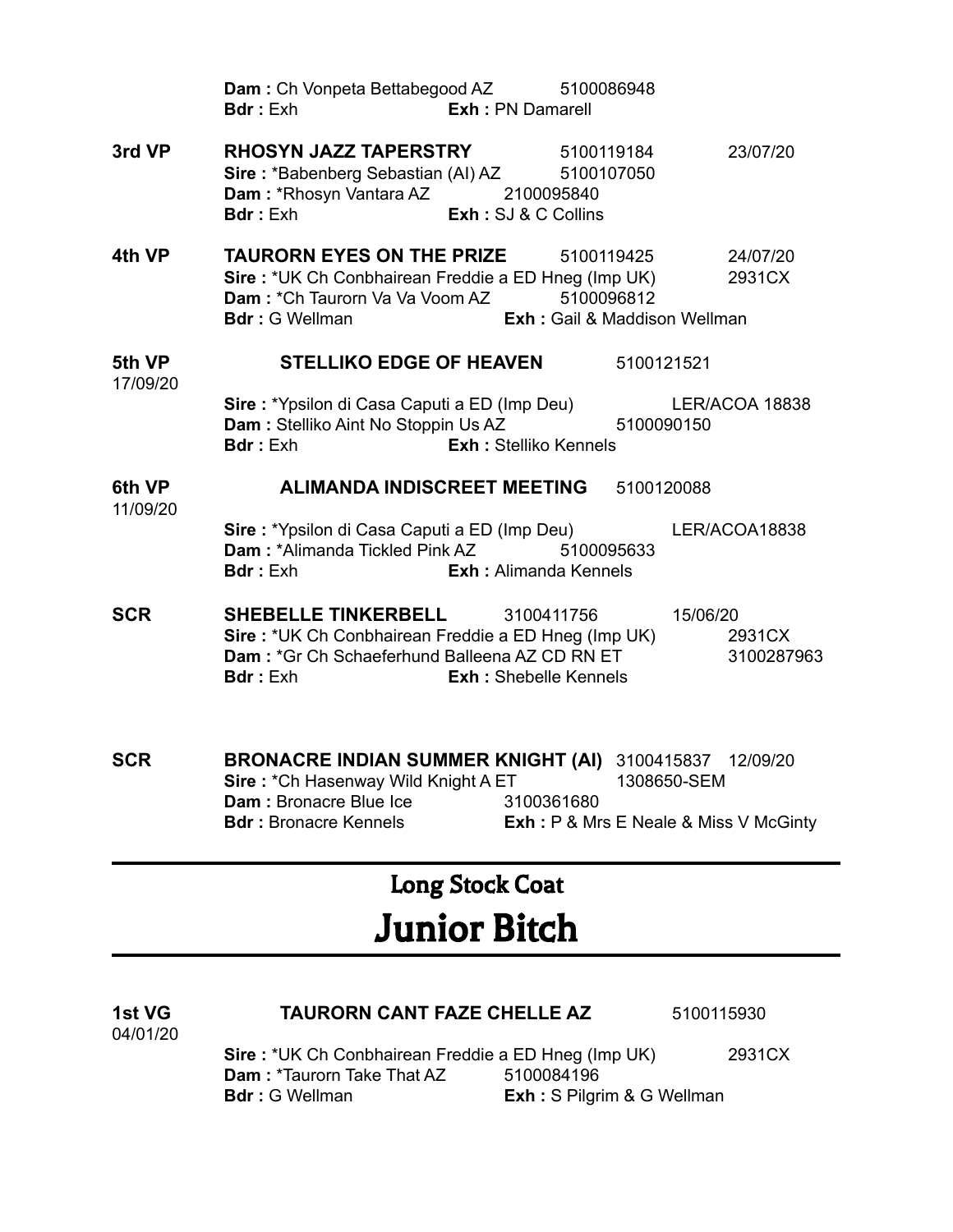17 months. 57CM 27D rich black and gold bitch of very good type. Very good feminine head. Very good ear set. Very good masking. Medium eye colour. Touch short in neck. High wither. Firm back. Well laid croup of good length. Very good forequarter angulation. Very good hindquarter angulation. Very good forechest development. Very good underchest development. Just slightly short in foreleg development. Moves slightly close behind. Correct coming. Displays very good movement. Very good reach and drive. Maintains wither height and firmness in back.

**2nd VG KYNDOM A FREAK LIKE ME** 5100118601 27/03/20 **Sire** : \*Ch Freinhauf Hasta La Vista Baby AZ 6100101578 **Dam** : Kyndom Chefette De Accrocheur AZ 5100095043 **Bdr :** Exh **Exh :** B & S Lawrence

14.5 months 59CM 29D very richly coloured black and gold bitch of very good type. Very good feminine head. Medium eye colour. Very good masking. Very good ear set and size. Stands with a high wither and firm back. Well laid croup of very good length. Very good forequarter angulation. Very good length of upper arm. Very good hindquarter angulation. Good forechest development. Very good underchest development. Just a touch short in neck. Stands correct in front. Moves correct going. Moves correct coming. Shows very good movement with very good reach and drive. Maintains wither height and firmness of back.

| 3rd VG | <b>CH VONPETA VENI VIDI VICI (AI) AZ</b> 5100115429 18/12/19                                 |                               |            |  |
|--------|----------------------------------------------------------------------------------------------|-------------------------------|------------|--|
|        | <b>Sire: *Ch Leberhine Jeronimoe AZ</b>                                                      | 5100097433                    |            |  |
|        | Dam: *Ch Vonpeta Grace N Beauty AZ                                                           |                               | 5100094770 |  |
|        | <b>Bdr</b> : PN Damarell                                                                     | <b>Exh: Vondoussa Kennels</b> |            |  |
|        | 17.5 Months. 59.5CM 28D large well coloured sable bitch of very good type. Well constructed  |                               |            |  |
|        | feminine head. Good masking. Medium eye colour. Stands straight in front. Stands with a high |                               |            |  |

feminine head. Good masking. Medium eye colour. Stands straight in front. Stands with a high wither and firm back. Very good length and lay of croup. Very good length of neck. Very good forechest development. Very good under chest development. Moves correct going. Moves correct coming. In movement displays very good reach and drive transmitted with a firm back maintaining wither height.

| <b>SCR</b> | <b>KYNDOM TRUE BLUE</b>            | 5100118600            | 08/04/20 |
|------------|------------------------------------|-----------------------|----------|
|            | <b>Sire:</b> Ch Schaeferhund Xesko | 3100276038            |          |
|            | Dam: Kyndom Dark Bourbon AZ        | 5100100973            |          |
|            | <b>Bdr</b> : Exh                   | $Exh: B & S$ Lawrence |          |

## Stock Coat Junior Bitch

| 1st VG<br>04/02/20 | <b>GEWALT DOMINO AZ</b>                                                                         | 5100117695 |
|--------------------|-------------------------------------------------------------------------------------------------|------------|
|                    | <b>Sire: *Gewalt Tennessee Drummer (AI) AZ</b>                                                  | 5100093559 |
|                    | Dam: *Kaperville A Sassy Woman AZ                                                               | 6100087186 |
|                    | <b>Bdr</b> : Exh<br><b>Exh: Gewalt Kennels</b>                                                  |            |
|                    | 16 Months 61CM 27D. Very large black and gold bitch of very good type. Very good feminine       |            |
|                    | head and expression. Medium eye colour. Very good set and length of ears. Very good length of   |            |
|                    | neck. High wither firm back. Croup is of very good length and lay. Good foregaurter angulation. |            |

I'd like to see the upper arm just slightly longer and a touch better angled. Very good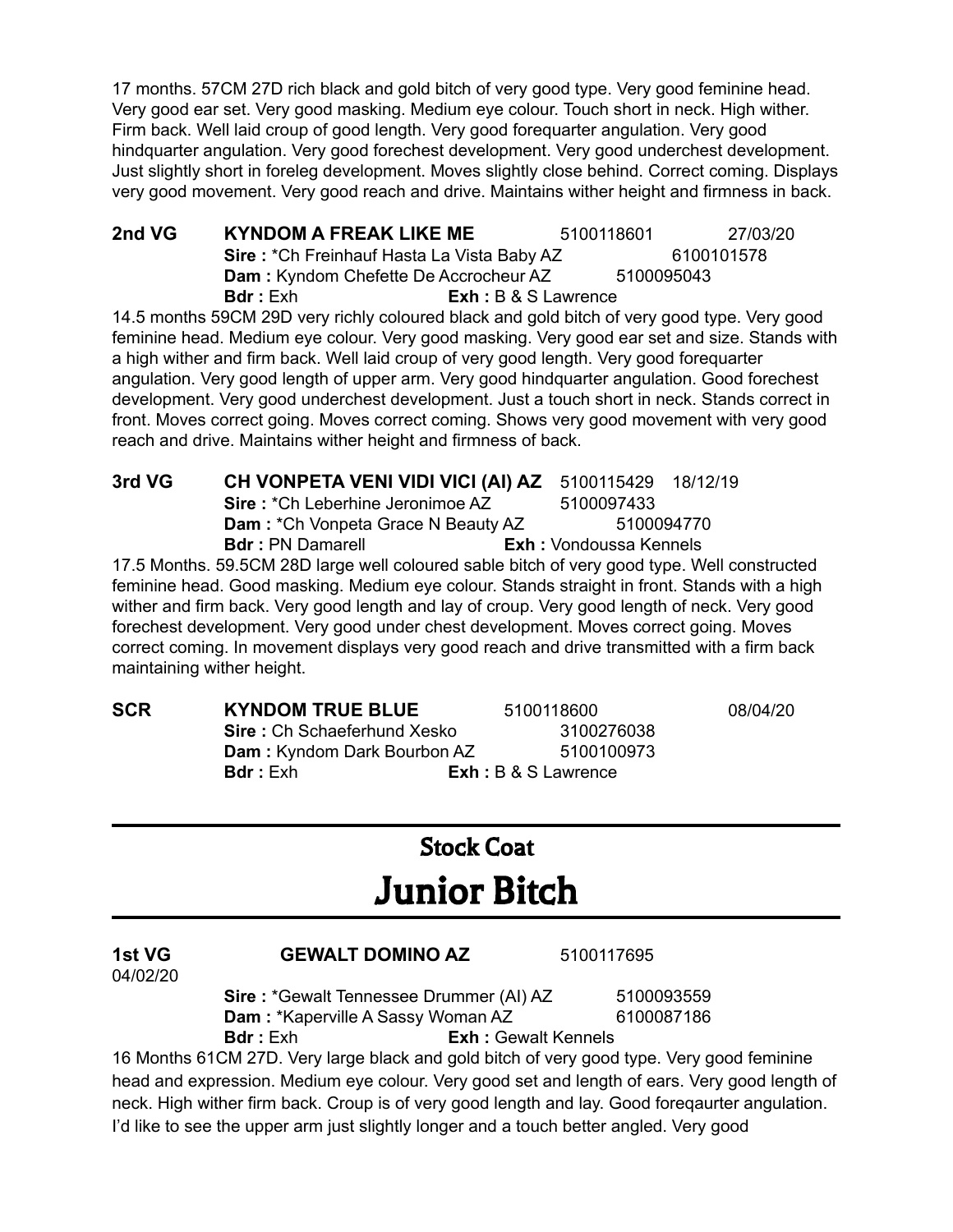hindquarter angulation. Broad thighs. Good forechest development. Very good underchest development. Stands correct in front. Moves correct going. Moves correct coming. In movement displays very good reach and drive with very good extension of the forequarter and very good drive.

**2nd VG ALIMANDA FAME N FORTUNE AZ** 5100116412 14/01/20 **Sire** : \*Ypsilon di Casa Caputi a ED (Imp Deu) 18838 **Dam:** \*Alimanda Shes The One AZ 5100093890 **Bdr :** Alimanda Kennels **Exh :** N Percival & Ms A Johnson

16.5 months. 60CM 29D. Dry black and gold bitch of very good type. Very good proportions. Very good feminie head. Good masking. Medium eye colour. Very good length and set of ears. Good length of neck. High wither. Firm back. Croup is of good length and lay. Good forequarter angulation where I'd like to see the upper arm longer and better angled. Very good hindquarter angulation. Good forechest development. Very good underchest development. Moves slightly cowhocked from behind. Moves correct coming. In movement displays very good movement with very good reach and drive maintaining wither height and firm back. Because she was not settled and pulling to hard she displayed her hocks, slightly cowhocked. Hocks still need to firm. On the final gait and walk in the class the hocks were upright and did not display the cowhockness.

**3rd VG SHEPROSE YOUR JUST SPECIAL AZ** 5100117112 12/03/20 **Sire** : \*Djambo v Fichtenschlag a ED Hneg (Imp Deu) SZ2274978 **Dam** : \*Sheprose Royal Hope AZ 5100101275 **Bdr :** B Owen **Exh :** Beryl J Owen

15M 61CM 28D Very large, medium strong bitch of very good type. Feminine head with good masking, good length of neck, high wither, firm back, slightly short and slightly steep croup. Good forequarter angulation. Very good hindquarter angulation. Very good length of underchest. Moves wide going, correct coming, elbows still to firm. Very good balanced movement with where reach and drive could be more expansive. Has a tendency to hold her head slightly upright.

**4th VG LEPPSDORF LOLITTA AZ** 5100117308 26/02/20 **Sire** : \*Babenberg Ollie AZ Hneg 5100094197 **Dam** : \*Leppsdorf Chi Chi AZ 5100097474 **Bdr :** Miss L Hume **Exh :** Linda Hume

15.5M 57CM 26D Just above medium size. Medium strong bitch of very good type. Just slightly stretched in body proportions. Very good feminie head. Good masking. Medium eye colour. Very good length and set of ears. Stands correct in front. Good length of neck. High wither. Straight back. Croup is of good lay but slightly short. Good foreqaurter angulation where the upper arm should be better angled but is of good length. Very good hindquarter angulation. Good forechest development. Very good underchest development. Moves correct going. Moves correct coming. In movement shows very good ground covering gait. Reach could be a little more expansive and drive a little more powerful.

**SCR ALIMANDA FAITH N BEAUTY AZ** 5100116413 14/01/20 **Sire** : \*Ypsilon di Casa Caputi a ED (Imp Deu) LER/ACOA18838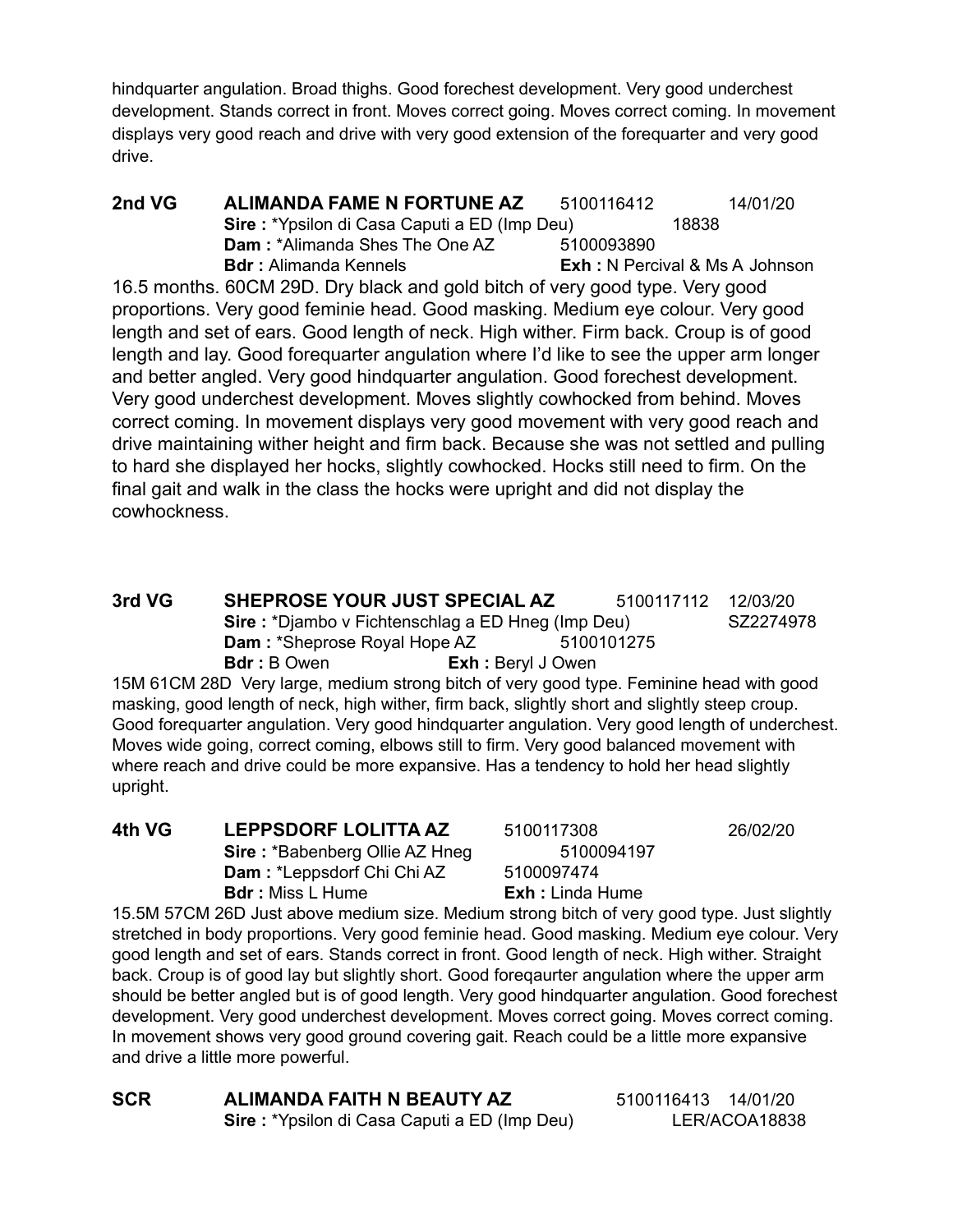|            | <b>Dam: *Alimanda Shes The One AZ</b><br><b>Bdr:</b> Alimanda Kennels | 5100093890<br>Exh : Mrs J Grigson |                     |
|------------|-----------------------------------------------------------------------|-----------------------------------|---------------------|
| <b>SCR</b> | <b>LEILAHUND COTTON CANDY SKIES</b>                                   |                                   | 3100408604 29/04/20 |
|            | <b>Sire: *Ch Schaeferhund Xesko AZ</b> 3100276038                     |                                   |                     |
|            | <b>Dam: *Ch Blakngold Crowd Goes Wild AZ ET RN</b>                    |                                   | 3100290129          |
|            | <b>Bdr</b> : Exh                                                      | <b>Exh: H Stocks</b>              |                     |
| <b>SCR</b> | <b>SHEBELLE BLUEBELL</b>                                              | 3100411755                        | 15/06/20            |
|            | Sire: *UK Ch Conbhairean Freddie a ED Hneg (Imp UK)                   |                                   | 2931CX              |
|            | Dam: *Gr Ch Schaeferhund Balleena AZ CD RN ET                         |                                   | 3100287963          |
|            | <b>Bdr</b> : Exh                                                      | <b>Exh: Shebelle Kennels</b>      |                     |

# Long Stock Coat Intermediate Bitch

| 1st VG<br>16/06/19 | *CH DAMONTE MADISON AVENUE AZ                                                                  |                             | 5100112751            |          |
|--------------------|------------------------------------------------------------------------------------------------|-----------------------------|-----------------------|----------|
|                    | Sire: *Bellamie v Praester-Land a ED (Deu)                                                     |                             | SZ2266088             |          |
|                    | <b>Dam: *Ch Khayem Odette AZ</b> 2100437780                                                    |                             |                       |          |
|                    | <b>Bdr</b> : Exh                                                                               | <b>Exh:</b> Vivien Drummond |                       |          |
|                    | 23.5Mnths. 59.5CM 28D large black and gold bitch of very good type and proportions. Very       |                             |                       |          |
|                    | good head and expression. Medium eye colour. Very good length of neck. High wither. Firm       |                             |                       |          |
|                    | back. Very good length and lay of croup. Very good forequarter angulation. Very good           |                             |                       |          |
|                    | hindquarter angulation. Good forechest development. Very good underchest. Stands straight in   |                             |                       |          |
|                    | front. Moves correct going. Moves correct coming. In movement shows very good harmony.         |                             |                       |          |
|                    | Very good reach with a powerful drive maintaining wither height and firmness in topline.       |                             |                       |          |
| 2nd VG             |                                                                                                |                             |                       |          |
|                    | <b>BRONACRE ICE WHITE ICE (AI) AZ</b>                                                          |                             | 3100402957 09/12/19   |          |
|                    | Sire: *Ch Hasenway Wild Knight A ET                                                            |                             | 1308650 - SEM         |          |
|                    | Dam: Bronacre Blue Ice 3100361680                                                              |                             |                       |          |
|                    | <b>Bdr:</b> Bronacre Kennels                                                                   |                             | $Exh: B & S$ Lawrence |          |
|                    | 18 months 59.5CM 28D large bitch of very good type. Very good head and expression. Medium      |                             |                       |          |
|                    | eye colour. Very good length and set of ears. Good length of neck. High wither firm back. Very |                             |                       |          |
|                    | good length and lay of croup. Very good forequarter angulation. Very good hindquarter          |                             |                       |          |
|                    | angulation. Very good forechest development. Very good underchest development. Stands          |                             |                       |          |
|                    | straight in front. Moves correct coming and going. Displays very good movement with very good  |                             |                       |          |
|                    | reach and drive maintaining wither height and firmness in back.                                |                             |                       |          |
| 3rd VG             | <b>GERMULF MONAVEEN WOLFIE AZ</b>                                                              |                             | 5100114105            | 11/09/19 |
|                    | <b>Sire: *Rimerini Expect The Unexpected AZ</b>                                                |                             | 2100461968            |          |
|                    | <b>Dam: *Schaeferhund Stacey AZ</b>                                                            | 3100336398                  |                       |          |
|                    | <b>Bdr</b> : Exh                                                                               | <b>Exh:</b> Tracy A Stacey  |                       |          |
|                    |                                                                                                |                             |                       |          |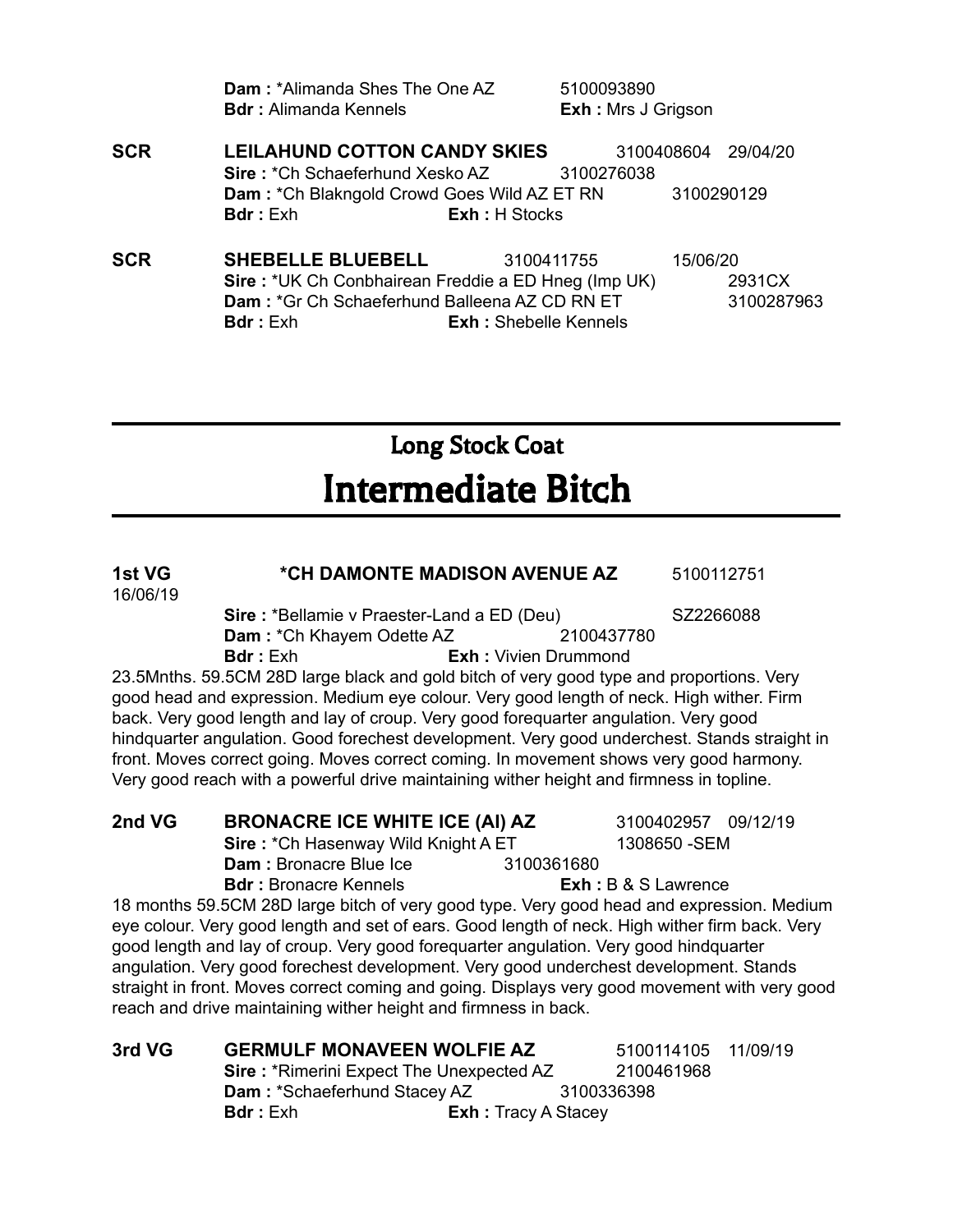21 months. 61.5CM 28D oversize bitch of good type and proportions. Very good feminine head. Medium eye colour. Good masking. Good length of neck. High wither firm back. Very good length of croup but steep. Very good forequarter angulation. Upper arm is of very good length. Very good hindquarter angulation. Broad thighs. Good forechest development. Very good under chest development. Stands correct in front. Moves slightly wide going. Moves slightly wide coming. In movement shows good movement where reach and drive could be more effective and she should show a little more enthusiasm in the gait. She maintains wither height and firmness of back.

## Stock Coat Intermediate Bitch

#### **1st VG KINGKESHA BEAUTY RICH N RARE (AI) AZ** 5100107674 25/08/18

**Sire** : \*Babenberg Ollie AZ Hneg 5100094197-SEM **Dam** : \*Kingkesha Awynta Dream AZ 5100084414 **Bdr :** Kingkesha Kennels **Exh :** M & R Parkinson

2yrs. 9 mtns 59CM 28D dry firm black and gold bitch. Good type. Very good head and expression. Medium eye colour. Neck is slightly long. High wither, firm back. Croup is well laid but slightly short. Good forequarter angulation upper arm is slightly steep, should be slightly longer and better angled. Very good hindquarter angulation. Good forechest development, very good underchest development. Stands straight in front. Moves slightly wide going. Moves slightly wide coming. In movement shows very good reach and drive. Harmonious movement, neck placement is very good, very good reach, very good drive maintaining wither height and a firm back.

| 2nd VG | <b>CONKASHA RAINBOW STAR</b>                                                                              | 2100530450                    | 05/12/19 |
|--------|-----------------------------------------------------------------------------------------------------------|-------------------------------|----------|
|        | <b>Sire:</b> Austerhund Ozzie Anzac AZ                                                                    | 5100075527                    |          |
|        | <b>Dam: *Conkasha Wild Dancer AZ</b>                                                                      | 2100390981                    |          |
|        | <b>Bdr</b> : T Devine                                                                                     | <b>Exh:</b> CM & GP van Groen |          |
|        | واللثالون يتمطو اواريموا كموسط امممكم واملئوا اوامو اوموم بامطاط ومرمونه مورياوموس 27D و24 OHA موانسمون و |                               |          |

18months 61CM 27D medium strong black and gold bitch of good type. Should show a little more confidence on the individual. Very good feminine head. Medium to dark eye. Good length and set of ears. Just slightly short in neck. High wither. Firm back. Croup is of good length but slightly steep. Good forequarter angulation where i'd like to see the upper arm slightly longer and better angles. Very good hindquarter angulation. Good forechest development. Slightly short underchest. Stands straight in front. In movement bitch displays very good movement, very good reach and drive. Maintaining wither height and firmness in topline.

| 3rd VG | <b>STELLIKO CANT BACK DOWN</b>                             | 5100112345         | 01/05/19 |
|--------|------------------------------------------------------------|--------------------|----------|
|        | <b>Sire: *UK Ch Conbhairean Freddie a ED Hneg (Imp UK)</b> |                    | 2931CX   |
|        | <b>Dam: *Keedara Portuguese Tart AZ</b>                    | 5100074590         |          |
|        | <b>Bdr</b> : M & L Brodie                                  | $Exh: M &L$ Brodie |          |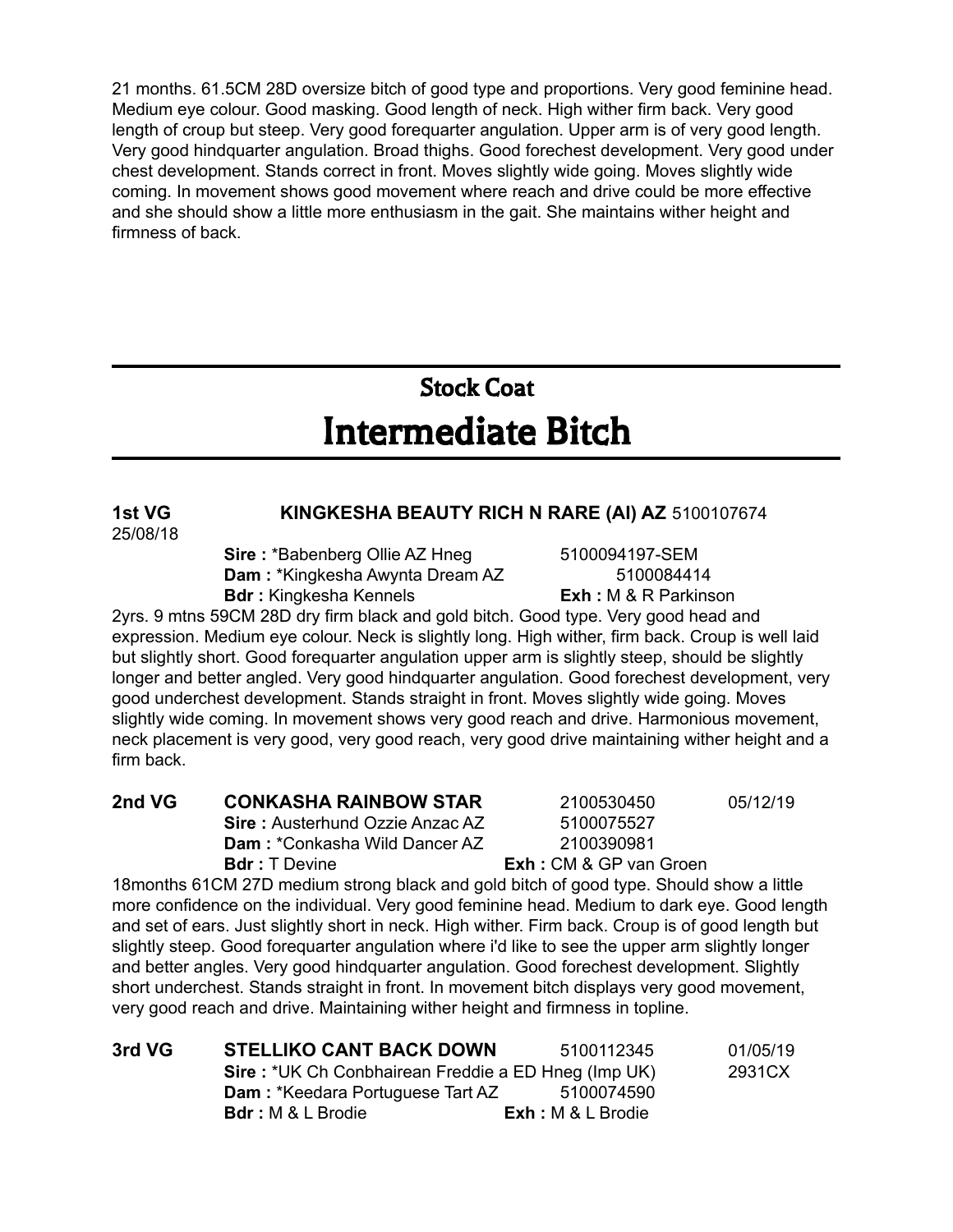2Yrs 1Mth. 58CM 27.5D medium strong bitch of good type and proportions. Overall condition is dry. Very good head and expression. Medium dark eye. Good length of neck. High wither. Firm back with just a slight rise in the middle of the back. Croup is slightly short, slightly steep. Good foreqaurter angulation where the forearm needs to be longer and better angled. Slightly short in underchest. Stands correct in front. Moves slightly close behind. Correct coming. In movement displays very good movement. Very good reach and drive maintaining wither height and firmness in back.

**4th VG \*BRUANGIE DIVINE MISS DELILA AZ** 5100112775 14/06/19 **Sire** : \*Gewalt Tennessee Drummer (AI) AZ 5100093559 **Dam** : \*Alimanda Infinite Dreams AZ 5100080032 **Bdr :** Exh **Exh :** Velga Corlett

23.5Months 62CM 27D oversize dry bitch of good type and proportions. Very good feminine head. Medium eye colour. Very good length and set of ears. Very good length of neck. High wither. Firm back just a very slight rise. Croup is of very good length but slightly steep. Good forequarter angulation where the upper arm needs to be longer and better angled. Very good hindquarter angulation. Good forechest development. Slightly short in underchest. Moves correct going. Correct coming. In movements shows good reach and drive that needs to be more effective. Maintains wither height and firmness in back. Could show a little more enthusiasm.

**SCR GEWALT CIRCLE OF LIFE AZ** 5100114981 20/11/19 **Sire** : \*Gewalt Tennessee Drummer (AI) AZ 5100093559 **Dam** : \*Hinterhaus Persephone AZ 5100072647 **Bdr :** Exh **Exh :** Gewalt Kennels

# Long Stock Coat Open Bitch

**1st Ex \*CH VLADIMIR INSAITSABLE AZ** 2100396786 05/12/13 **Sire** : \*Toby vd Plassenburg a ED Hneg (Imp Deu) SZ2246259 **Dam** : \*Sup Ch Vladimir Anarchy AZ ET 2100213140 **Bdr :** G & K Morton **Exh :** D West

7 Years 6 months. 61CM 30D. Very large black and gold bitch. Still of good type. Very good feminine head. Very good length and set of ears. Good length of neck. Level wither, firm back. Croup is of good length but steep. Very good forequarter angulation. Very good hindquarter angulation. Good forechest development. Very good underchest development. Stands straight in front. Moves correct coming and going. In movement shows very good movement, maintaining wither height. Maintaining firmness and wither height. For a bitch of her age shes presented in very good condition.

| <b>SCR</b> | *LORDAVO ROYAL SYMPHONY AZ                              |                                   | 3100366330 16/11/17 |          |
|------------|---------------------------------------------------------|-----------------------------------|---------------------|----------|
|            | Sire: *Ch Jayshell Glasgow AZ                           |                                   | 3100292457          |          |
|            | Dam: * Ch Zandrac Duchess Satine Kryze AZ<br>3100303316 |                                   |                     |          |
|            | <b>Bdr</b> : Exh                                        | <b>Exh:</b> David & Lorelle Organ |                     |          |
| <b>SCR</b> | *KARABACH QUITE A SKYWALKER AZ                          |                                   | 2100519017          | 16/04/19 |
|            | Sire: *UK Ch Conbhairean Freddie a ED Hneg (Imp UK)     |                                   |                     | 2931CX   |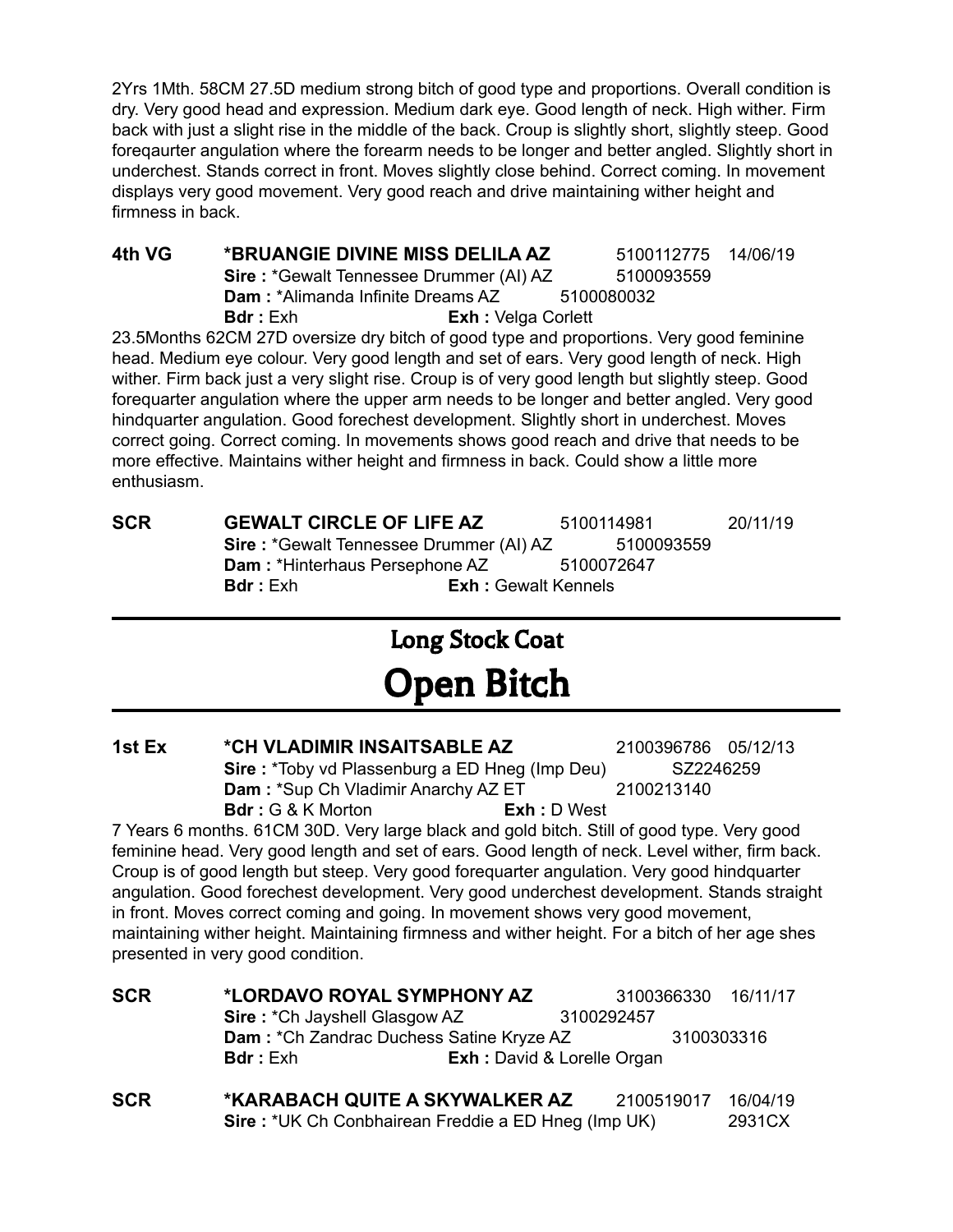**Bdr :** J Carter **Exh :** Ms M Rovetto

## Stock Coat Open Bitch

### **1st Ex \*KAPERVILLE WHITE DIAMOND AZ** 6100092678

**Sire :** \*Ch Schaeferhund Xesko AZ 3100276038 **Dam** : \*Hinterhaus Persephone AZ 5100072647 **Bdr :** Animal Kapers Boarding Kennels **Exh :** Gewalt Kennels, L Hume & J

Brabham

11/04/15

6 years 2 months. 59CM 27D dry firm black and gold bitch. Very good type and proportions. Very good head and expression. Dark eye. Very good length and set of ears. Very good length of neck. High wither firm back. Croup is well laid just slightly short. Very good forequarter angulation although I'd like to see the upper arm just slightly longer and better angled. Very good hindquarter angulation. Good forechest development. Very good underchest development. Stands straight in front. Moves correct coming and going. In movement displays very good movement. Very good reach and drive. Maintaining wither height and firmness in the top line.

**2nd Ex \*ALIMANDA TICKLED PINK AZ** 5100095633 10/09/16 **Sire** : \*Ch Xaro vd Plassenburg a ED Hneg (Imp Deu) SZ2259567 **Dam** : \*Ch Alimanda Greys Anatomy AZ 5100074988 **Bdr :** Exh **Exh :** Alimanda Kennels

4 Years 9 months 61.5CM 28.5D oversize well coloured sable bitch. Dry firm bitch of very good type and proportions. Very good head and expression. Very good set of ears. Just slightly long. Good length of neck. High wither firm back. Croup is of good length and lay. Good forequarter angulation upper arm could be longer and better angled. Very good hindquarter angulation. Good forechest development. Very good underchest development. Stands correct in front. Moves correct going, correct coming. Displays very good movement maintaining wither height and firmness in back. Very good extension of forequarter. Drive could be a little more powerful.

| 3rd Ex | *TONAKER PORSHA AZ                     | 3100276038                  | 09/02/18 |
|--------|----------------------------------------|-----------------------------|----------|
|        | <b>Sire:</b> *Ch Schaeferhund Xesko AZ | 3100276038                  |          |
|        | <b>Dam: *Tonaker X Ana AZ</b>          | 5100071304                  |          |
|        | <b>Bdr</b> : Exh                       | <b>Exh:</b> Tonaker Kennels |          |

3 Years 3 months 56CM 26D medium size. Medium strong bitch. Very good type and proportions. Feminine head. Very good expression. Good masking. Very good set and length of ears. Good length of neck. Level wither. Firm back. Croup is of good length but slightly steep. Good forequarter angulation where the upper arm could be longer and better angled. Very good hindquarter angulation. Good forechest development. Good underchest development. Stands correct in front. Moves slightly wide going. Correct coming. Displays very good movement maintaining wither height, tracks better through a firm back. Very good reach and drive.

| 4th Ex | *ALIMANDA ALL ABOUT THE BASS AZ               | 5100103527 23/12/17 |  |
|--------|-----------------------------------------------|---------------------|--|
|        | <b>Sire: *Ch Alimanda Fire Walker (AI) AZ</b> | 5100074495          |  |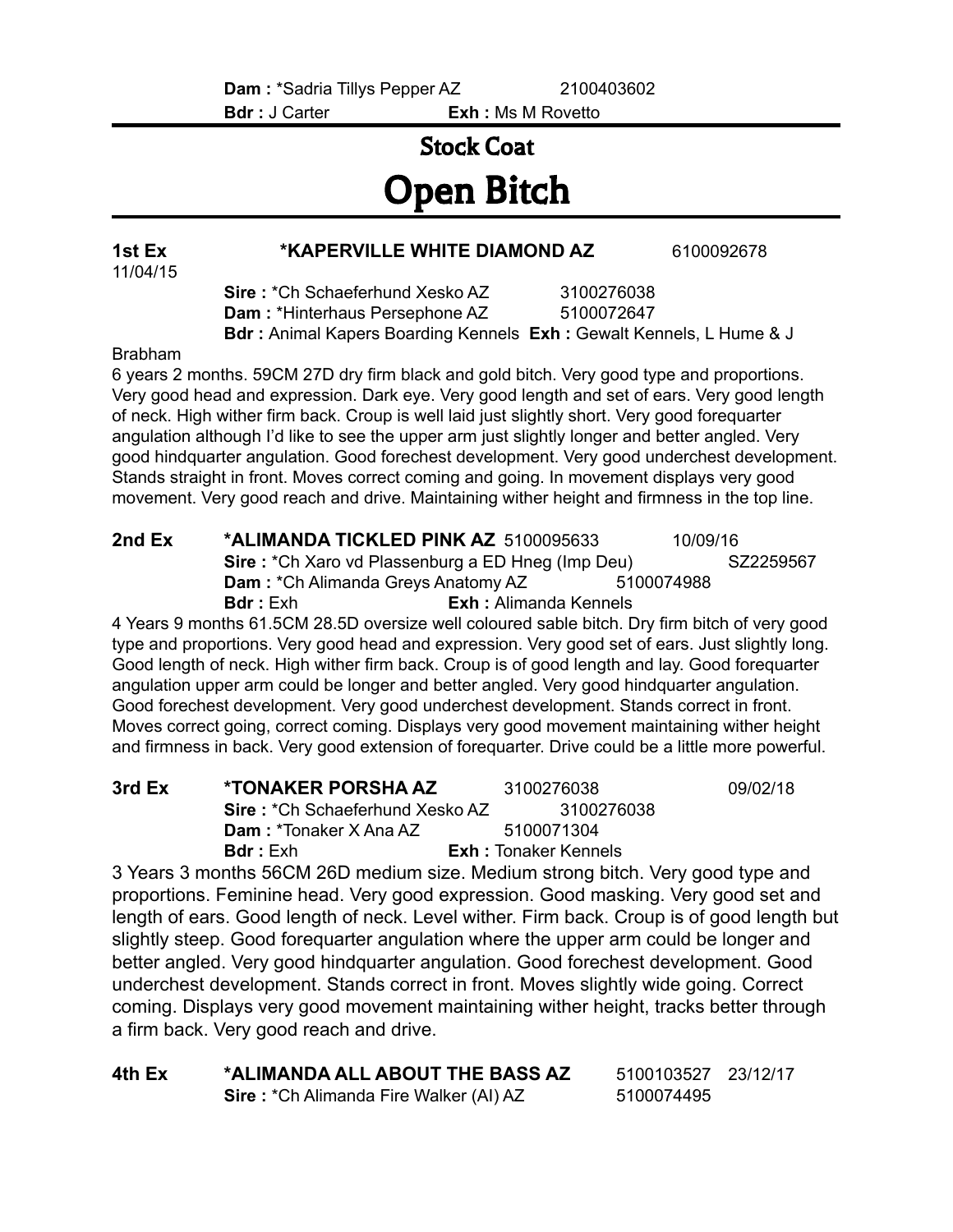**Dam** : \*Alimanda Infinite Dreams AZ 5100080032 **Bdr :** Exh **Exh :** Alimanda Kennels 3 Years 5 months. 57CM 26.5D medium strong black and gold bitch of good type and proportions. Feminine head. Medium eye colour. Very good set and length of ears. Good length of neck. Level wither. Firm back. Croup is slightly short and steep. Good forequarter angulation where the upper arm should be longer and better angled. Very good hindquarter angulation. Good forechest development. Good underchest development. Stands correct in front. Moves correct coming and going. Very good movement maintaining wither height and firmness in top line with very good reach and drive.

- **SCR \*LEPPSDORF INDI'S INFERNO AZ** 5100110506 22/01/19 **Sire** : \*Gewalt Tennessee Drummer (AI) AZ 5100093559 **Dam** : \*Schaeferhund Luka AZ 5100094576 **Bdr :** Exh **Exh :** Linda Hume
- **SCR \*TRAYKEN YES NO MAYBE SO AZ** 3100357626 05/05/17 **Sire :** \*Veneze Lutz a ED Hneg (Imp UK) 2032CZ **Dam** : Ch Kardin Naughty But Nice AZ 3100024663 **Bdr :** Exh **Exh :** Mrs T Hill

**CHALLENGE BITCH LSC** Ch Damonte Madison Ave AZ

**RES CHALLENGE BITCH LSC** Taurorn Cant Faze Chelle AZ

**CHALLENGE BITCH SC** Kaperville White Diamond AZ **Roy Brabham Memorial Trophy RES CHALLENGE BITCH SC** Alimanda Tickled Pink AZ

> Long Stock Coat Baby Puppy Dog

**1st VP BABENBERG VALENTINO** 5100123641 11/03/21 **Sire** : \*Lenin vd Grafenburg a ED (Imp Deu) SZ2339016 **Dam: \*Babenberg Tiffany AZ 5100109631 Bdr :** Exh **Exh :** Babenberg Kennels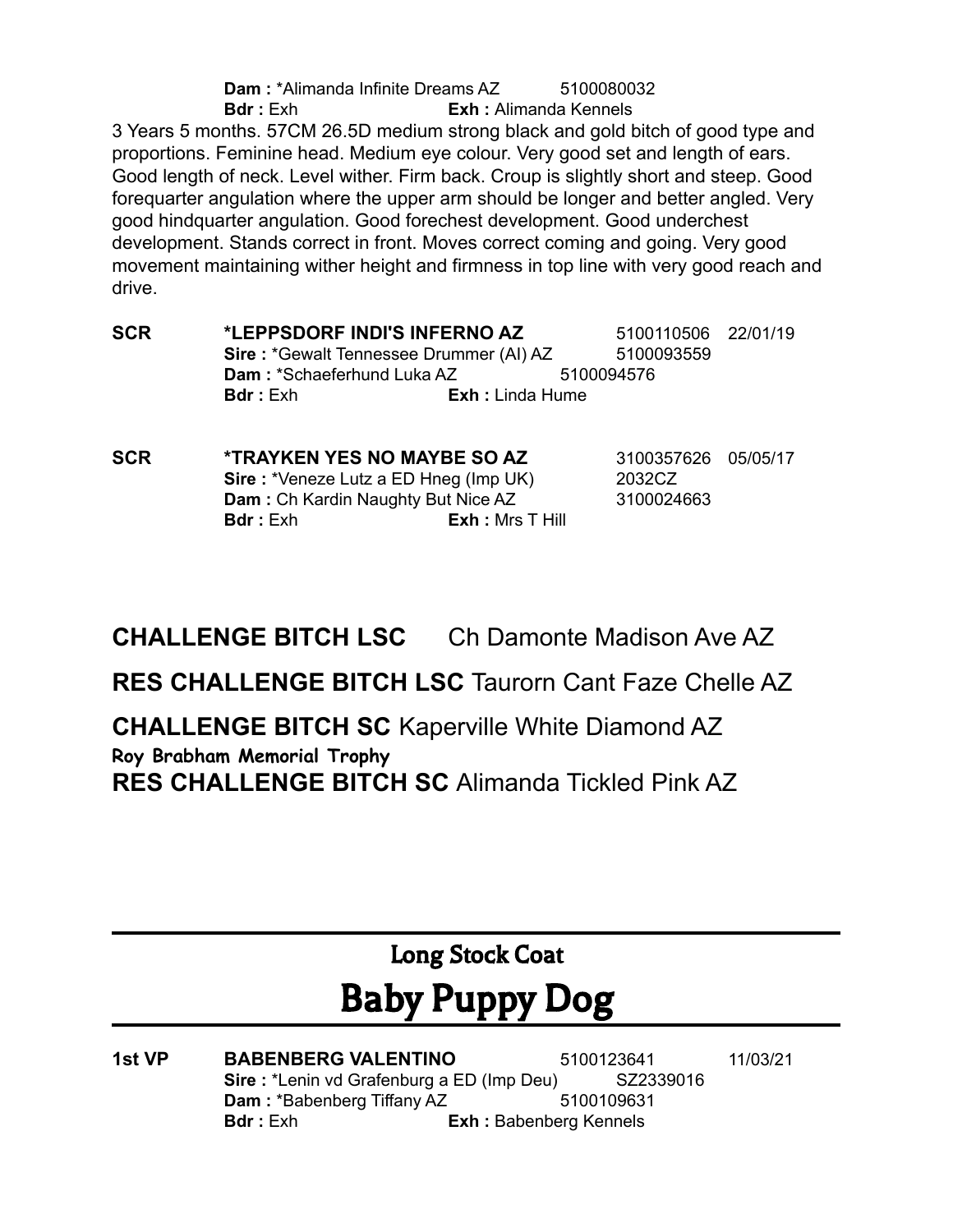| 2nd VP | KYNDOM LETS GET DOWN TO BUSINESS 5100020170 03/02/21 |                       |            |  |
|--------|------------------------------------------------------|-----------------------|------------|--|
|        | <b>Sire: *Lenin vd Grafenburg a ED (Imp Deu)</b>     |                       | SZ2339016  |  |
|        | <b>Dam:</b> Kyndom Chefette De Accrocheur AZ         |                       | 5100095045 |  |
|        | <b>Bdr</b> : B & S Lawrence                          | $Exh: B & S$ Lawrence |            |  |
|        |                                                      |                       |            |  |

| 3rd VP. | <b>GERMULF DARK TANION</b>    |       |
|---------|-------------------------------|-------|
|         | <b>Sire: *Astasia Paca AZ</b> |       |
|         | <b>Dam: *Astasia Ziki AZ</b>  |       |
|         | <b>Bdr</b> : Exh              | Exh:1 |
|         |                               |       |

**K TANION** 5100124201 23/02/21 **Sire :** \*Astasia Paca AZ 4100190308 **Dam :** \*Astasia Ziki AZ 4100266004 **Boracy A Stacey** 

### Stock Coat

# Baby Puppy Dog

| 1st VP<br>06/02/21 | <b>TAURORN FINN MCCOOL</b>                                                                                |                                          | 5100012573            |  |
|--------------------|-----------------------------------------------------------------------------------------------------------|------------------------------------------|-----------------------|--|
|                    | <b>Sire: *Lenin vd Grafenburg a ED (Imp Deu)</b><br><b>Dam: *Taurorn Take That AZ</b><br><b>Bdr</b> : Exh | 5100084196<br><b>Exh: Gail Wellman</b>   | SZ2339016             |  |
| 2nd VP             | <b>TAURORN FAST AND FURIOUS5100122574</b><br><b>Sire: *Lenin vd Grafenburg a ED (Imp Deu)</b>             |                                          | 06/02/21<br>SZ2339016 |  |
|                    | <b>Dam: *Taurorn Take That AZ</b><br><b>Bdr</b> : G Wellman                                               | 5100084196<br><b>Exh: Jessie Wheaton</b> |                       |  |

### Long Stock Coat

# Minor Puppy Dog

| 1st VP<br>26/09/20 | <b>VONDELRAE EVERYBODY RISE (AI)</b>          |                      | 5100120541            |
|--------------------|-----------------------------------------------|----------------------|-----------------------|
|                    | Sire: *Pol Ch Hornet Box-Dogs a ED IPO2 (Pol) |                      | <b>PKR.I77735-SEM</b> |
|                    | <b>Dam: *Wildhertz Lets Dream Big AZ</b>      | 5100102724           |                       |
|                    | $Bdr: J &L$ Phillis                           | <b>Exh</b> : N Sette |                       |

### Long Stock Coat

# Intermediate Dog

| 1st VG<br>23/08/19 | *ALIMANDA EXCUSE ME AZ                                                                                                 | 5100113954                                          |
|--------------------|------------------------------------------------------------------------------------------------------------------------|-----------------------------------------------------|
|                    | <b>Sire:</b> *Ch Eroica Catch Me If You Can AZ<br>Dam: *Ch Beautrae Xfavourite (AI) AZ<br><b>Bdr:</b> Alimanda Kennels | 5100077759<br>5100098226<br><b>Exh:</b> Rod Coombes |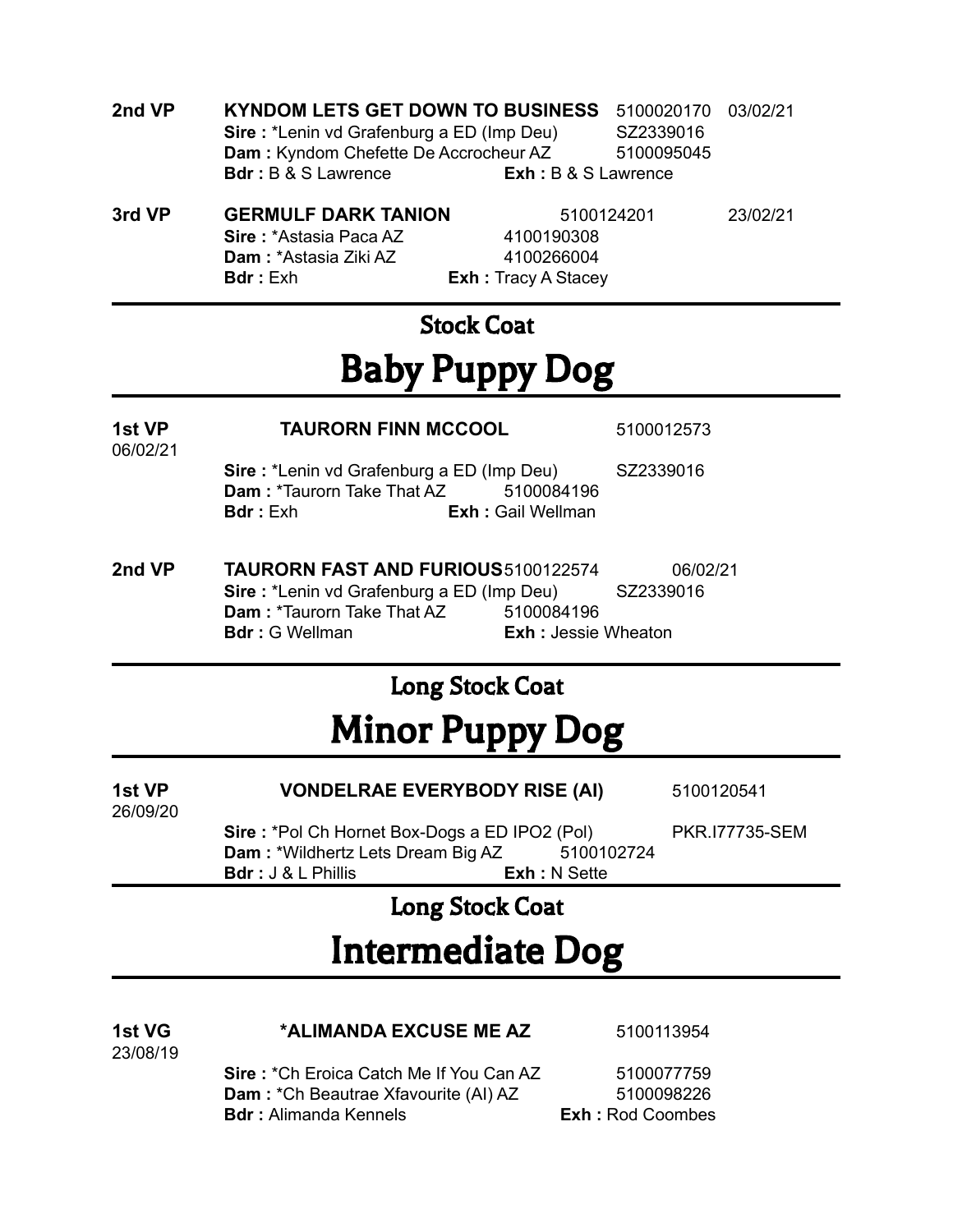21.5 Months. 65CM 32D large strong dog. Very good proportions. Very good masculine head. Very good masking. Dark eye. Correct ear set and placement. Very good length of neck. High wither. Firm back. Very good length of croup just slightly steep. Very good forequarter angulation. Very good hindquarter angulation. Good forechest development. Very good underchest development. Just slightly short in length. Moves correct coming and going. Very good movement displays with firm back and very good reach and drive.

| 2nd VG | KYNDOM HOME WRECKER AZ                 | 5100109954                  | 21/11/18 |
|--------|----------------------------------------|-----------------------------|----------|
|        | <b>Sire: *Ch Schaeferhund Xesko AZ</b> | 3100276038                  |          |
|        | <b>Dam: *Taurorn Remember Me AZ</b>    | 5100072547                  |          |
|        | <b>Bdr</b> : Exh                       | <b>Exh</b> : B & S Lawrence |          |

2 Years 6 months 66CM 30D very large strong dog just slightly stretched proportions. Very good masculine head. Very good masking. Medium eye colour. Stands correct in front just slightly narrow in the forechest, good underchest development. Left ear hasn't corrected and firmed up. Very good length of neck. High wither. Firm back. Croup is of good length, slightly steep. Very good forequarter angulation. Very good hindquarter angulation. Good forechest development. Good underchest development. Moves just slightly wide going. Correct coming. Shows very good movement, maintains wither height and firm topline. Needs to be more expansive with his reach and more powerful with his drive.

| 3rd VG | *GERMULF BACARDI VONBEN AZ                                                              | 5100034034 11/09/19      |  |
|--------|-----------------------------------------------------------------------------------------|--------------------------|--|
|        | <b>Sire: *Rimerini Expect The Unexpected AZ</b>                                         | 2100461979               |  |
|        | <b>Dam: *Schaeferhund Stacey AZ</b>                                                     | 3100336398               |  |
|        | <b>Bdr: Germulf Kennels</b>                                                             | <b>Exh:</b> Kiara Stacey |  |
|        | 21 Months. 66 CM 29.5D very large medium strong dog of very good proportions. Very good |                          |  |
|        |                                                                                         |                          |  |

head and expression. Slightly light eye. Very good masking. Very good length of neck. High wither, firm back. Croup is of good length but slightly steep. Good forequarter angulation where I'd like to see the upper arm longer and better angled. Very good hindquarter angulation. Good forechest development. Slightly short in under chest. Stands correct in front. Moves correct going. Hocks could be firmer. Moves correct coming. In movement shows very good movement maintains wither height. Maintains firmness in back. Id like to see him a little more expansive in reach and more powerful in drive.

**SCR \*STOLZERHUND REMEMBER ME AZ** 5100114856 23/10/19 **Sire** : \*Ch Sundaneka Young Gun AZ 2100392822 **Dam:** \*Stolzerhund Miss Demeanor AZ 5100096620 **Bdr :** Exh **Exh :** Mrs L Quinn

## Stock Coat Intermediate Dog

**1st VG TONAKER VANDO AZ** 5100114216 07/09/19 **Sire** : \*Ch Calle v Westervenn a ED Hneg (Imp Deu) SZ2281138 **Dam** : \*Tonaker Bindi AZ 5100077780 **Bdr :** Exh **Exh :** Tonaker Kennels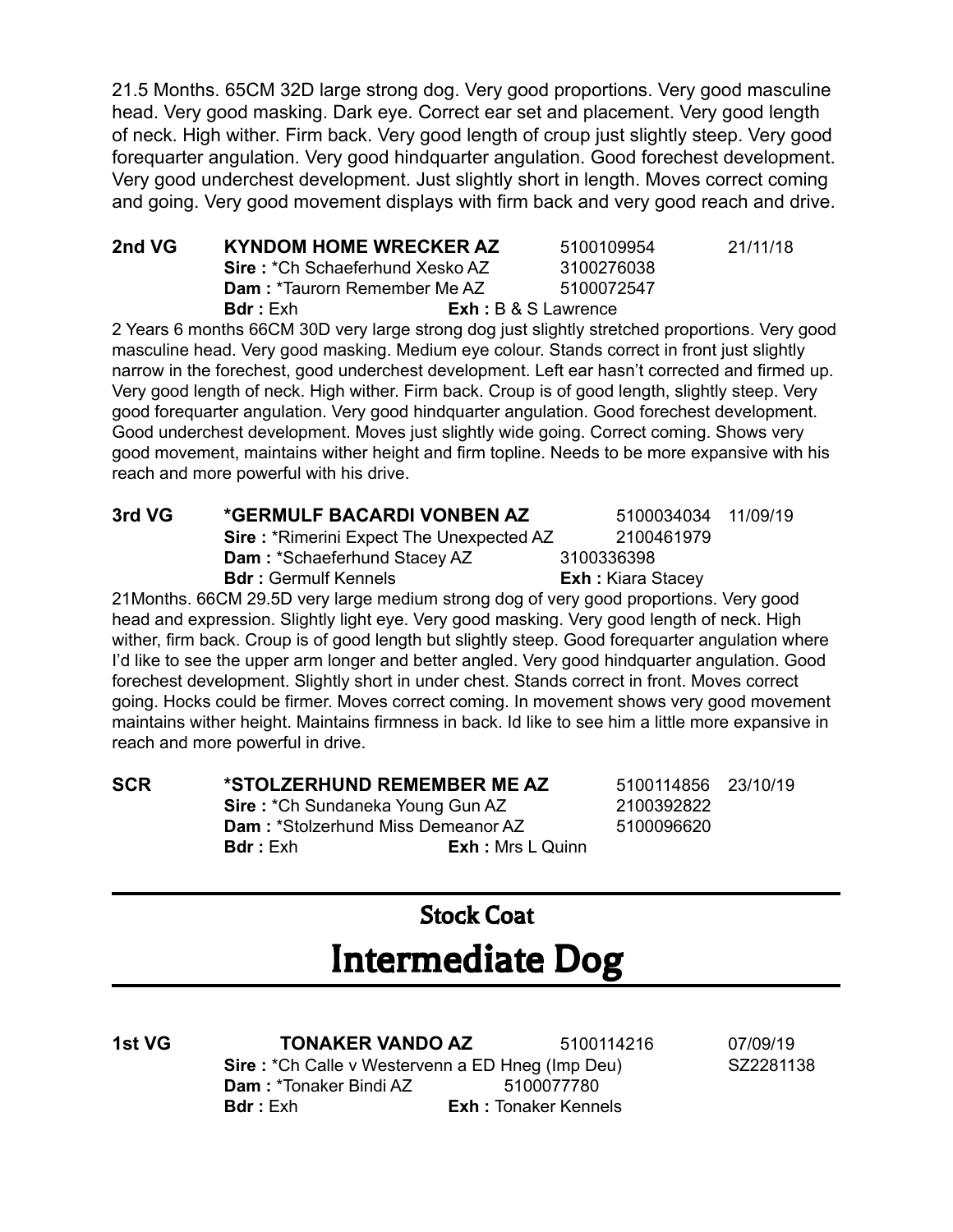21 months. 67CM 32D an oversize dog of very good type and proportions. Very good masculine head and expression. Very good masking. Medium dark eye. Very good placement and length of ears. Very good length flowing down to a high wither and firm back. Croup of very good length but slightly steep. Very good forequarter angulation. Very good hindquarter angulation. Good forechest development. Very good underline. Stands correct in front. Moves slightly wide behind. Slightly wide coming. Shows very good movement maintaining wither height and firmness in back. Powerful drive but I would like to see him a little more expansive in fore reach.

# Long Stock Coat Open Dog

**1st Ex \*CH LEBERHINE JERONIMOE AZ** 5100097433 02/01/17 **Sire** : \*Ch Xaro vd Plassenburg a ED Hneg (Imp Deu) SZ2259567 **Dam** : \*Ch Leberhine Umeeko AZ 5100077038 **Bdr :** Leberhine Kennels **Exh :** Vivien Drummond 4 years 5 months. 65CM 30D very large medium strong dog. Very good proportions. Very good

head and expression. Very good masking. Medium eye colour. Very good set and length of ears. Slightly short neck. High wither. Firm back. Well laid croup of very good length. Very good forequarter angulation. Very good hindquarter angulation. Just a touch short in foreleg. Good forechest development. Good under chest development. Does not stand quite correct in front. Moves correct going. Correct coming. Displays very good movement with effective reach and drive maintaining wither height and firmness in topline.

**2nd Ex \*RIMERINI EXPECT THE UNEXPECTED AZ** 2100461968 09/10/16 **Sire** : \*Astasia Paca AZ 4100190308 **Dam** : \*Gr Ch Rimerini Always N Forever AZ 2100366102 **Bdr :** Miss M Porter **Exh :** Tracy A Stacey

4 years 8 months 67CM 30D oversize strong dog of very good proportions. Very good masculine head. Very good masking. Medium eye colour. Very good set and length of ears. Very good placement of neck going into high wither, firm back. Croup is of very good length just slightly steep. Very good forequarter angulation. Very good hindquarter angulation. Good forechest development. Very good under chest development. Doesn't stand quite correct in front. Moves close behind. Moves correct coming. Very good movement out of a firm back maintaining wither height. Needs to be more expansive in reach and more powerful in drive.

**3rd Ex \*CH VONPETA QWACKAWOODY (AI) AZ** 5100108488 14/10/18 **Sire** : \*Ch Leberhine Jeronimoe AZ 5100097433 **Dam** : \*Ch Vonpeta Grace N Beauty AZ 5100094770 **Bdr** : PN Damarell And JE Pike **Exh Exh :** Vondoussa Kennels 2 Years 7.5 Months 64CM 29D above medium size. Medium strong dog with very good proportions. Very well coloured sable. Id like to see the head a little more masculine with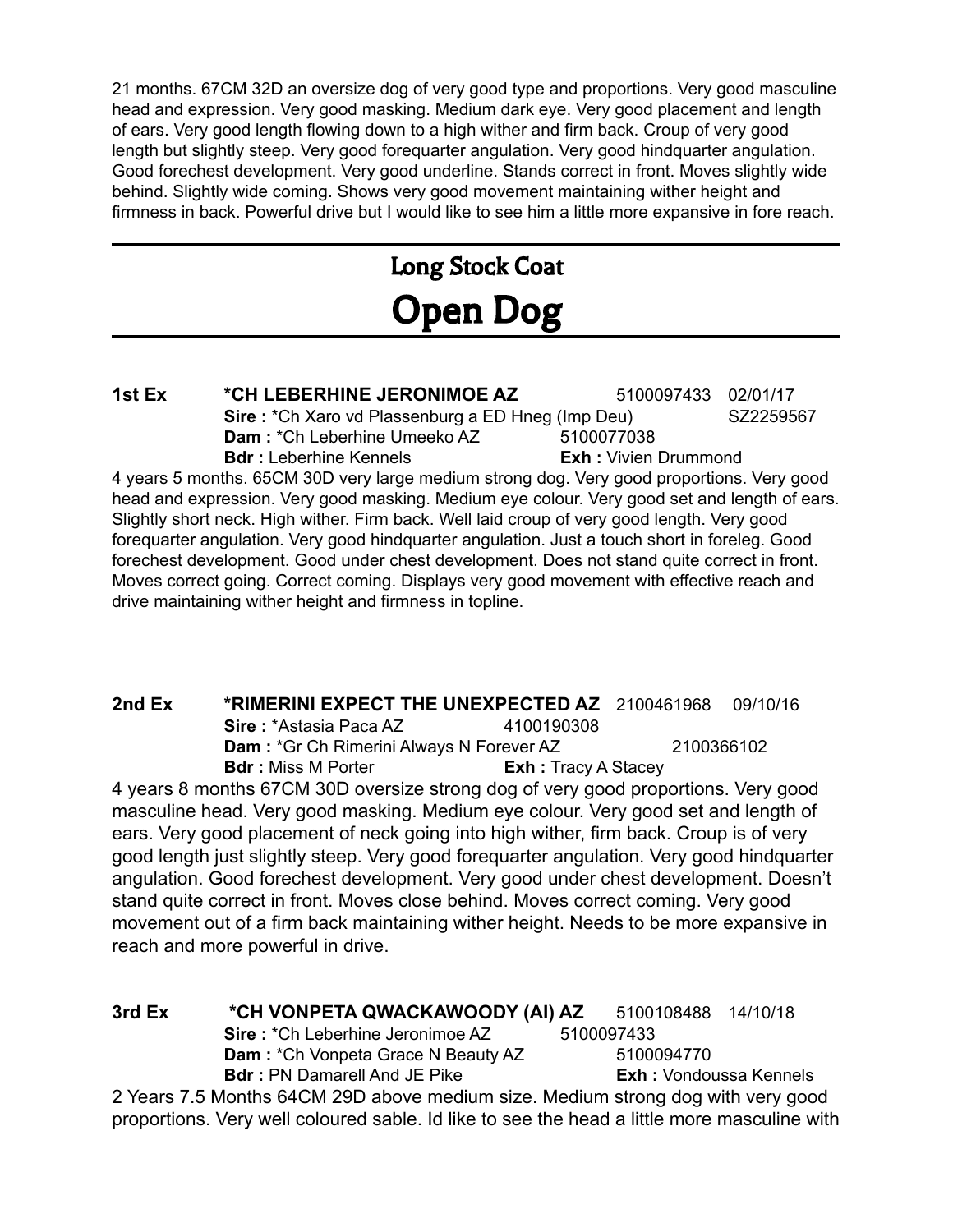more strength in the foreface. Good masking. Very good placement and length of ears. Good length of neck flowing into a high wither and firm back. Well laid but slightly short croup. Very good forequarter angulation. Good forechest development very good under chest development. Stands correct in front. Moves correct going. Correct coming. In movement shows very good movement with very good reach and drive maintaining wither height and firmness of topline.

| <b>SCR</b> | *LENNY VOM TEAM ARMADA a ED (Imp Grc) BEK-157042 31/03/17<br>Sire: *Miracle v Shepherdland a ED<br>Dam: *Gabana Feetback a ED |                                                         | BEK-126541<br>BEK-152615          |          |  |
|------------|-------------------------------------------------------------------------------------------------------------------------------|---------------------------------------------------------|-----------------------------------|----------|--|
|            | <b>Bdr:</b> K Kouloufakos                                                                                                     |                                                         | <b>Exh:</b> David & Lorelle Organ |          |  |
| <b>SCR</b> | *CH LORDAVO ROYAL COMMANDER AZ                                                                                                |                                                         | 3100366326                        | 16/11/17 |  |
|            | Sire: * Ch Jayshell Glasgow AZ                                                                                                |                                                         | 3100292457                        |          |  |
|            |                                                                                                                               | Dam: * Ch Zandrac Duchess Satine Kryze AZ<br>3100303316 |                                   |          |  |
|            | <b>Bdr</b> : D & Mrs L Organ                                                                                                  | <b>Exh:</b> Miss KE Raven                               |                                   |          |  |
|            |                                                                                                                               |                                                         |                                   |          |  |
|            |                                                                                                                               |                                                         |                                   |          |  |

**SCR \*DERHARV THE FORCE IS STRONG AZ** 3100377800 03/06/18 **Sire :** \*Karabach Night Force AZ 3100341091 **Dam** : Kanjelese High Priestess AZ 3100318037 **Bdr :** Ms H Kelly **Exh :** Ms M Rovetto

Stock Coat

# Open Dog

**1st Ex \*LENIN vd GRAFENBERG a ED (Imp Deu)** SZ2339016 15/09/17 **Sire** : \*Pepe v Bordetal a ED SZ2313021 **Dam** : \*Tatoo vd Grafenburg a ED SZ2314472 **Bdr :** Ms C Bahr **Exh :** C Collins & J Delucia

3 Years old 65CM 29D large strong dog of very good proportions. Very well coloured. Strong masculine head. Medium eye colour. Very good masking. Very good length and set of ears. Very good lay of neck flowing into a high wither. Firm back. Very good length and lay of croup, if anything it could just be slightly steep. Very good forequarter angulation. Very good hindquarter angulation. Broad thighs. Very good forechest development. Very good underline. Stands correct in front. Moves correct going. Moves correct coming. Dog that displays very good fleeting gait very good expansive reach with powerful drive maintaining wither and powerful top line.

| 2nd Ex | *CH LEBERHINE JOKER AZ                                   | 5100097430 | 02/01/17                                                     |
|--------|----------------------------------------------------------|------------|--------------------------------------------------------------|
|        | <b>Sire:</b> *Ch Xaro vd Plassenburg a ED Hneg (Imp Deu) |            | SZ2259567                                                    |
|        | <b>Dam: *Ch Leberhine Umeeko AZ</b>                      | 5100077038 |                                                              |
|        | <b>Bdr:</b> R & Mrs D Evans/H Garvican                   |            | $\mathsf{Exh} : \mathsf{R} \& \mathsf{Mrs} \mathsf{D}$ Evans |
|        |                                                          |            |                                                              |

3 Years 1 Month. 67CM 31D Dog stands on the absolute upper limit in size. Masculine medium strong dog. Dry substance and very good proportions. Very good masculine head, medium eye colour, very good maskings. Very good placement and size of ears. Very good length of neck, high wither, firm back. Croup is of good length but just slightly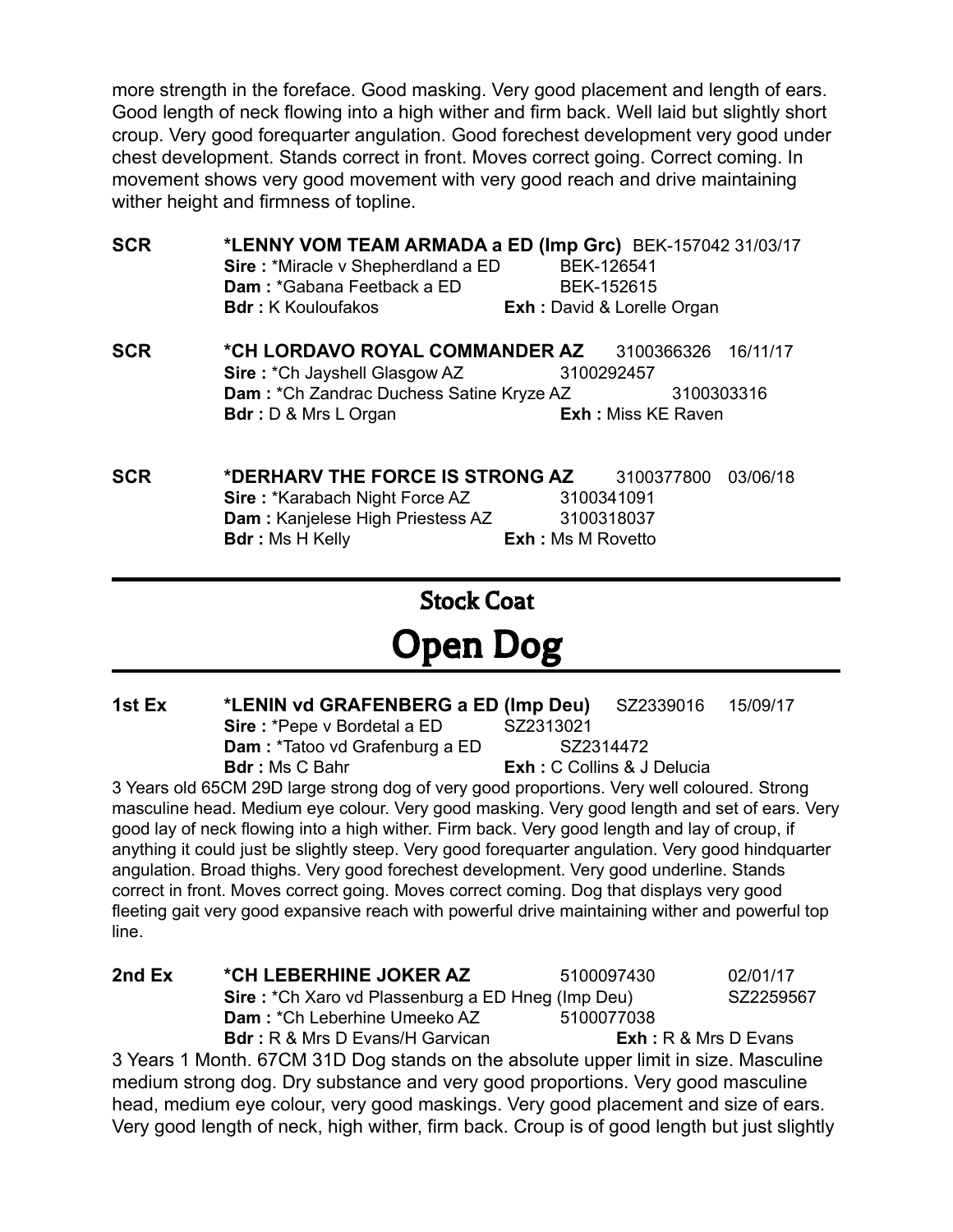steep. Very good forequarter angulation. Very good hindquarter angulation. Good fore chest development. Good under chest development. Stands correct in front. Slightly wide going, correct coming. Dog displays very powerful movement with expansive reach. Powerful drive maintaining wither and firmness in topline.

#### **3rd Ex \*BABENBERG SEBASTIAN (AI) AZ** 5100107050 03/07/18

**Sire** : \*NZ Ch Veneze Ricardo AZ (Imp NZ) A 500178202 **Dam** : \*Babenberg Jasmina AZ 5100069280 **Bdr :** Exh **Exh :** Babenberg Kennels

2 years 7 months 67CM 32D strong masculine dog standing on the very upper limit in size. Very good masculine head. Medium eye colour. Good masking. Very good set and length of ears. Very good length and placement of neck flowing into a high wither, firm back. Croup is of good length, slightly steep. Very good forequarter angulation but I'd like to see the upper arm longer. Very good hindquarter angulation. Good fore chest development. Very good under chest development. Stands correct in front. Slightly close behind. Moves correct coming. Displays good movement transmitted through a firm back. Very good reach and drive. Slightly high stepping and I'd like to see more power in the drive.

| 4th Ex | *CH JAKLEM COURAGE UNDER FIRE AZ              |                           | 5100012521 18/11/15 |  |
|--------|-----------------------------------------------|---------------------------|---------------------|--|
|        | <b>Sire: *Ch Alimanda Fire Walker (AI) AZ</b> |                           | 5100074495          |  |
|        | <b>Dam: *Jaklem Angelina J AZ</b>             | 5100006728                |                     |  |
|        | <b>Bdr</b> : Mrs J Grigson                    | <b>Exh:</b> Neil Percival |                     |  |
|        |                                               |                           |                     |  |

3 years 7 months. 64CM 28D medium size. Medium strong dog of good type and proportions. Good head and expression. Medium eye colour. Good masking. Good placement and length of ears. Good length of neck. Level wither. Firm back. Well placed croup which should be longer. Good forequarter angulation where the upper arm should be longer and better angled. Very good hindquarter angulation. Good forechest development. Good under chest development just slightly short in under chest. Stands correct in front. Moves slightly wide going. Moves slightly wide coming. Very good movement display through a firm back. Maintaining wither height. I'd like to see a little more expansion in the reach and power in the drive.

| <b>SCR</b> | *GEWALT TENNESSEE DRUMMER (AI) AZ 5100093559 28/04/16      |            |                                          |          |  |
|------------|------------------------------------------------------------|------------|------------------------------------------|----------|--|
|            | <b>Sire:</b> *Xavi v Tronje a ED (Imp Deu)                 | SZ2272412  |                                          |          |  |
|            | Dam: *Ch Hinterhaus French Tennesee AZ ET                  |            | 6100059577                               |          |  |
|            | <b>Bdr</b> : Exh<br><b>Exh:</b> Gewalt Kennels             |            |                                          |          |  |
| <b>SCR</b> | *WILLMAURS VICTORY VALDO AZ                                |            | 3100314003                               | 08/11/14 |  |
|            | <b>Sire: *Ch Orrinshir Elton John AZ ET</b>                |            | 3100016863                               |          |  |
|            | Dam: *Willmaurs Oxley Olive Oil AZ                         | 3100264761 |                                          |          |  |
|            | <b>Bdr</b> : W & M Goodwin                                 |            | <b>Exh: Jim &amp; Heather Withington</b> |          |  |
| <b>SCR</b> | *CH FREINHAUF HASTA LAVISTA BABY AZ<br>6100101578 20/08/16 |            |                                          |          |  |
|            | Sire: *Gerry v Schacher a ED (Imp Deu)                     |            | SZ2242827                                |          |  |
|            | Dam: *Pedra Degli Achei a ED (Imp Ita)                     |            | ROI12/15586                              |          |  |
|            | <b>Bdr:</b> KR, Mrs RT & CA Knuckey                        |            | <b>Exh: Miss VE McGinty</b>              |          |  |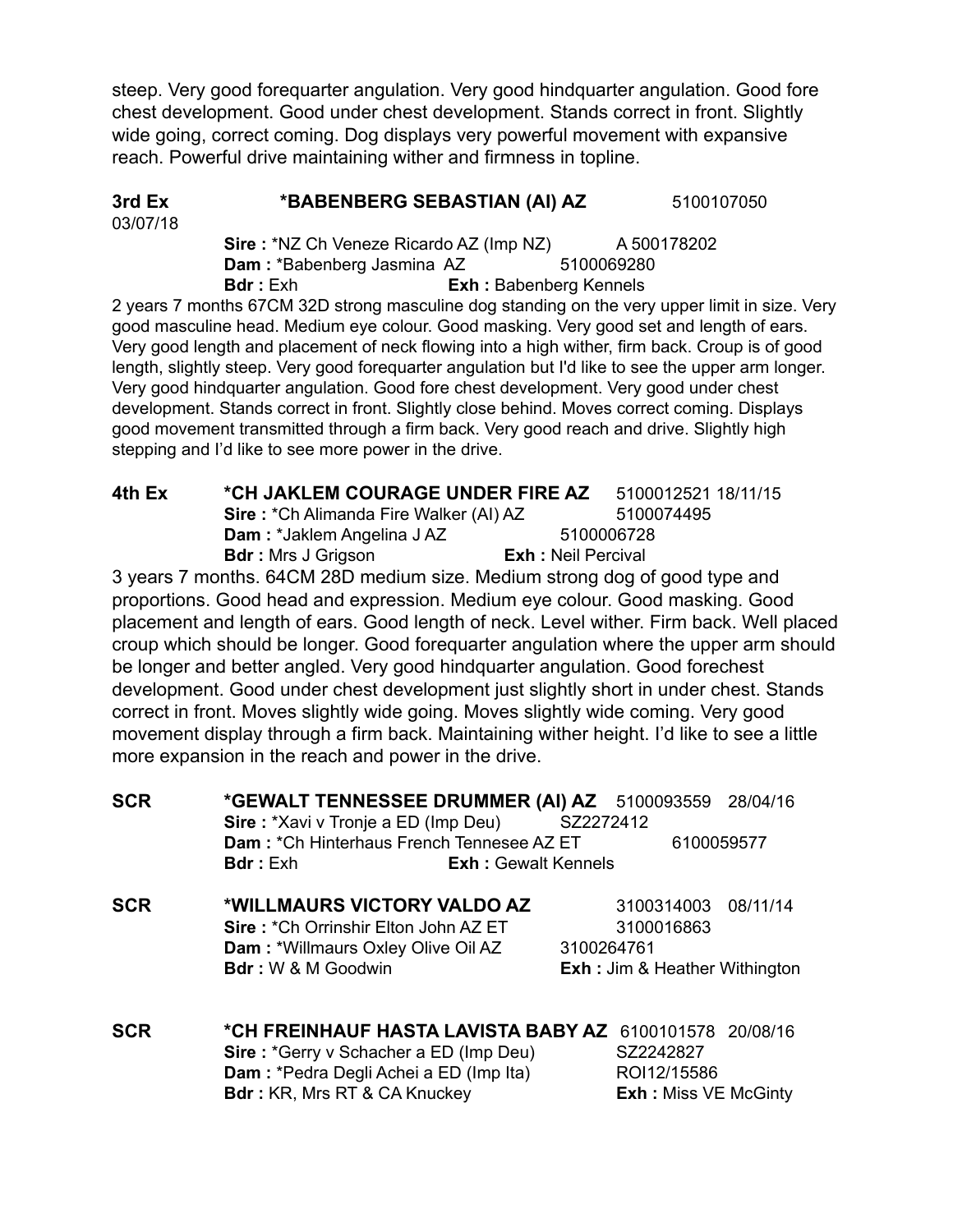| <b>SCR</b> | *ALWIN v HAUS NESGEN AZ               | SZ2343294                        | 16/02/18 |
|------------|---------------------------------------|----------------------------------|----------|
|            | <b>Sire: *Hugh v Eichenplatz a ED</b> | SZ2279409                        |          |
|            | <b>Dam:</b> *Wicki v Gilkauertal a ED | SZ2306175                        |          |
|            | <b>Bdr</b> : N Nesgen                 | <b>Exh:</b> S Pittelli & P Flynn |          |

**SCR \*CH ZANDRAC JAGUAR AZ** 3100376260 29/04/18 **Sire** : \*Conbhairean Karlos a ED Hneg (Imp UK) AR02244101 **Dam** : \*Zandrac Its A Love Thing AZ 3100282620 **Bdr :** Mrs R Jones **Exh :** Shebelle Kennels

**CHALLENGE DOG LSC** Ch Leberhine Jeronimoe AZ **RES CHALLENGE DOG LSC** Rimerini Expect The Unexpected

AZ**CHALLENGE DOG SC** Lenin vd Grafenberg a ed (Imp Deu)

**Jürgen Neddermeyer Memorial Trophy on Sunday**

**RES CHALLENGE DOG SC** Ch Leberhine Joker AZ

**BEST OF BREED LSC** Ch Leberhine Jeronimoe AZ **RUNNER UP BEST OF BREED LSC** Ch Damonte Madison Ave AZ **BEST OF BREED SC** Lenin vd Grafenberg a ed (Imp Deu) **RUNNER UP BEST OF BREED SC** Kaperville White Diamond AZ

**BEST EXHIBIT IN SHOW** Lenin vd Grafenberg a ed (Imp Deu) **RUNNER UP BEST EXHIBIT IN SHOW** Ch Leberhine Jeronimoe AZ